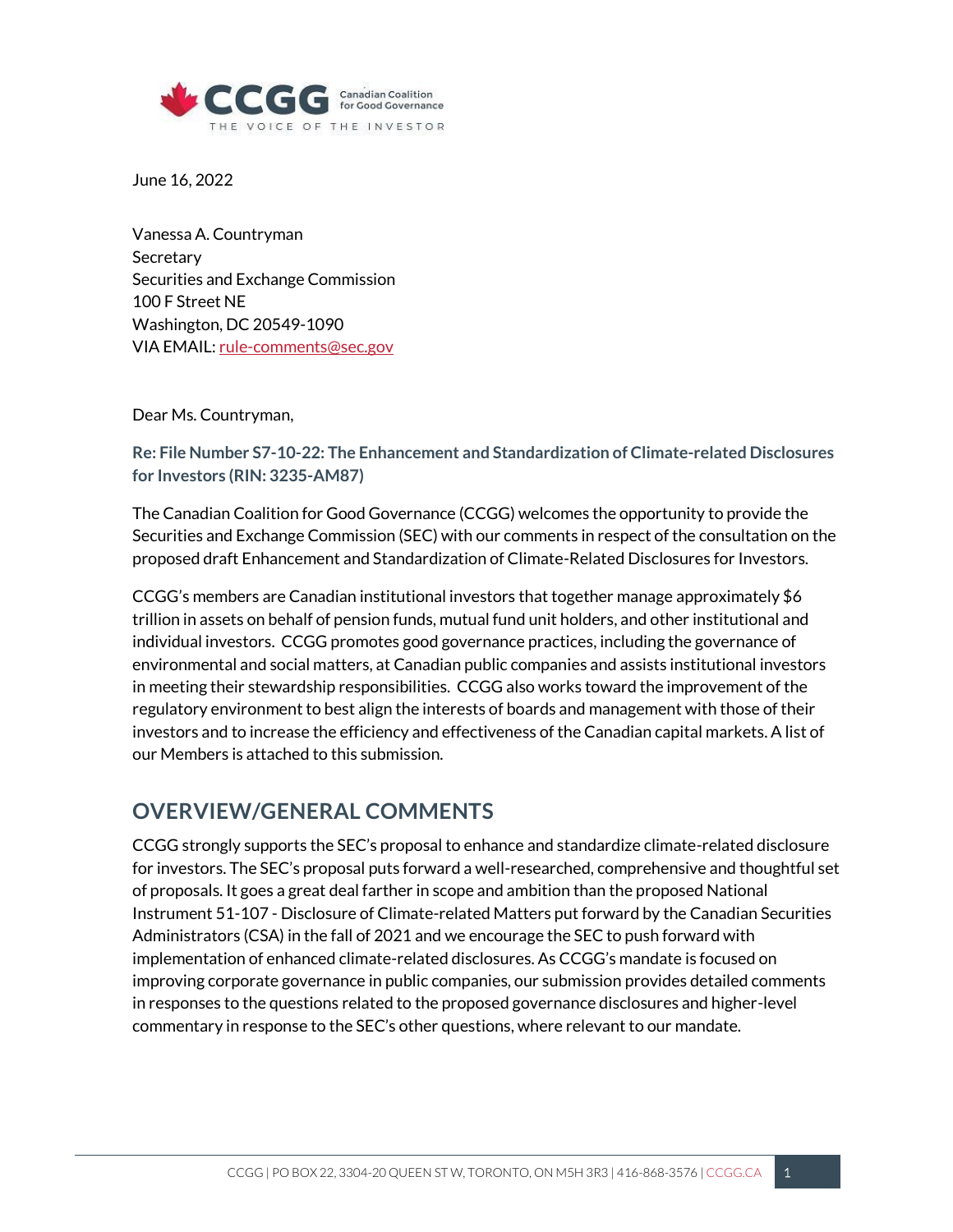## **RESPONSES TO QUESTIONS**

## **A. Overview of the climate-related disclosure framework (Q1-7)**

#### **Proposed TCFD-Based Disclosure Framework**

CCGG strongly supports the SEC aligning with the recommendations of the Taskforce for Climaterelated Financial Disclosures (TCFD) for its climate-related disclosure framework. CCGG has been a public supporter of the TCFD since 2020. Most jurisdictions that are either looking at or have already implemented climate-related disclosures for public issuers and other entities have aligned themselves with the TCFD framework $^1$ . In the Canadian context, in October 2021, the CSA released draft proposed National instrument 51-107 - Disclosure of Climate-related Matters for public consultation which closely aligns with many, but not all, of the TCFD's recommendations<sup>2</sup>. The recently released IFRS International Sustainability Standards Board (ISSB) exposure drafts for both general requirements for sustainability disclosures and climate-related disclosures are both premised on organizing disclosures around the recommendations of the TCFD framework $3$ .

Given that the stated purpose of the SEC's proposed regulations with respect to climate-related disclosures is to respond to an acknowledged investor need for consistent, comparable and decision useful information as to how public companies are addressing the financial risks and impacts of climate change over the short-, medium- and long-term, it is essential that the SEC develop its regulations within the context of, and in a manner responsive to, emerging and converging global norms and expectations.

### **Location of the Climate-Related Risks Disclosures**

CCGG strongly supports locating the climate-related risks disclosures as a separate and clearly identified section within regulation S-K. CCGG further strongly supports requiring the information to be "filed" rather than "furnished" to the SEC. This will support standardization of disclosure and comparability as between companies because investors will not have to search multiple online

<sup>2</sup> [Canadian Securities Administrators, Consultation Climate-related Disclosure Update and CSA Notice and](https://www.osc.ca/sites/default/files/2021-10/csa_20211018_51-107_disclosure-update.pdf)  [Request for Comment Proposed National Instrument 51-107](https://www.osc.ca/sites/default/files/2021-10/csa_20211018_51-107_disclosure-update.pdf) *Disclosure of Climate-related Matters,* October 18, [2021;](https://www.osc.ca/sites/default/files/2021-10/csa_20211018_51-107_disclosure-update.pdf) also see the Canadian [Office of the Superintendent of Financial Institutions, Draft Guideline B-15](https://www.osfi-bsif.gc.ca/Eng/fi-if/rg-ro/gdn-ort/gl-ld/Pages/b15-dft.aspx#ann2.3)  [Climate Risk Management, May 2022, Appendix 2-1](https://www.osfi-bsif.gc.ca/Eng/fi-if/rg-ro/gdn-ort/gl-ld/Pages/b15-dft.aspx#ann2.3) – which sets out disclosure expectations for FRFIs, and which specifically incorporates the TCFD Framework as well as the International Sustainability Board's (ISSB) Exposure Draft on Climate-related Disclosures, see *infra* note 3.

<sup>&</sup>lt;sup>1</sup> [Task Force on Climate-related Financial Disclosures, 2021 Status Report, October 2021](https://assets.bbhub.io/company/sites/60/2022/03/GPP_TCFD_Status_Report_2021_Book_v17.pdf) at Box ES1, which highlights eight jurisdictions with TCFD-Aligned Reporting Requirements: United Kingdom, Switzerland, Singapore, New Zealand, Japan, Hong Kong, European Union and Brazil.

<sup>3</sup> [IFRS Sustainability, Exposure Draft IFRS Sustainability Disclosure Standard: \[DRAFT\] IFRS S2 Climate](https://www.ifrs.org/content/dam/ifrs/project/climate-related-disclosures/issb-exposure-draft-2022-2-climate-related-disclosures.pdf)[related Disclosures,](https://www.ifrs.org/content/dam/ifrs/project/climate-related-disclosures/issb-exposure-draft-2022-2-climate-related-disclosures.pdf) March 2022; [IFRS Sustainability, Exposure Draft IFRS Sustainability Disclosure Standard:](https://www.ifrs.org/content/dam/ifrs/project/general-sustainability-related-disclosures/exposure-draft-ifrs-s1-general-requirements-for-disclosure-of-sustainability-related-financial-information.pdf)  [\[DRAFT\] IFRS S1 General Requirements for Disclosure of Sustainability Related Financial Information,](https://www.ifrs.org/content/dam/ifrs/project/general-sustainability-related-disclosures/exposure-draft-ifrs-s1-general-requirements-for-disclosure-of-sustainability-related-financial-information.pdf) March 2022. CCGG has also supported the application of the TCFD's framework centred around governance, risk management, strategy and metrics and targets as useful to sustainability disclosures beyond climate. See [CCGG letter to the Canadian Securities Administrators Re: CSA Consultation Climate-related Disclosure](https://ccgg.ca/regulatory-submissions/)  [Update and SCA Notice and Request for Comment Proposed National Instrument 51-107 Disclosure of](https://ccgg.ca/regulatory-submissions/)  [Climate-related Matter, January 31, 2022](https://ccgg.ca/regulatory-submissions/) at 17[; CCGG letter to SEC Re: Request for public comment on](https://ccgg.ca/regulatory-submissions/)  [climate change related disclosures, June 9, 2021](https://ccgg.ca/regulatory-submissions/) at 6-7.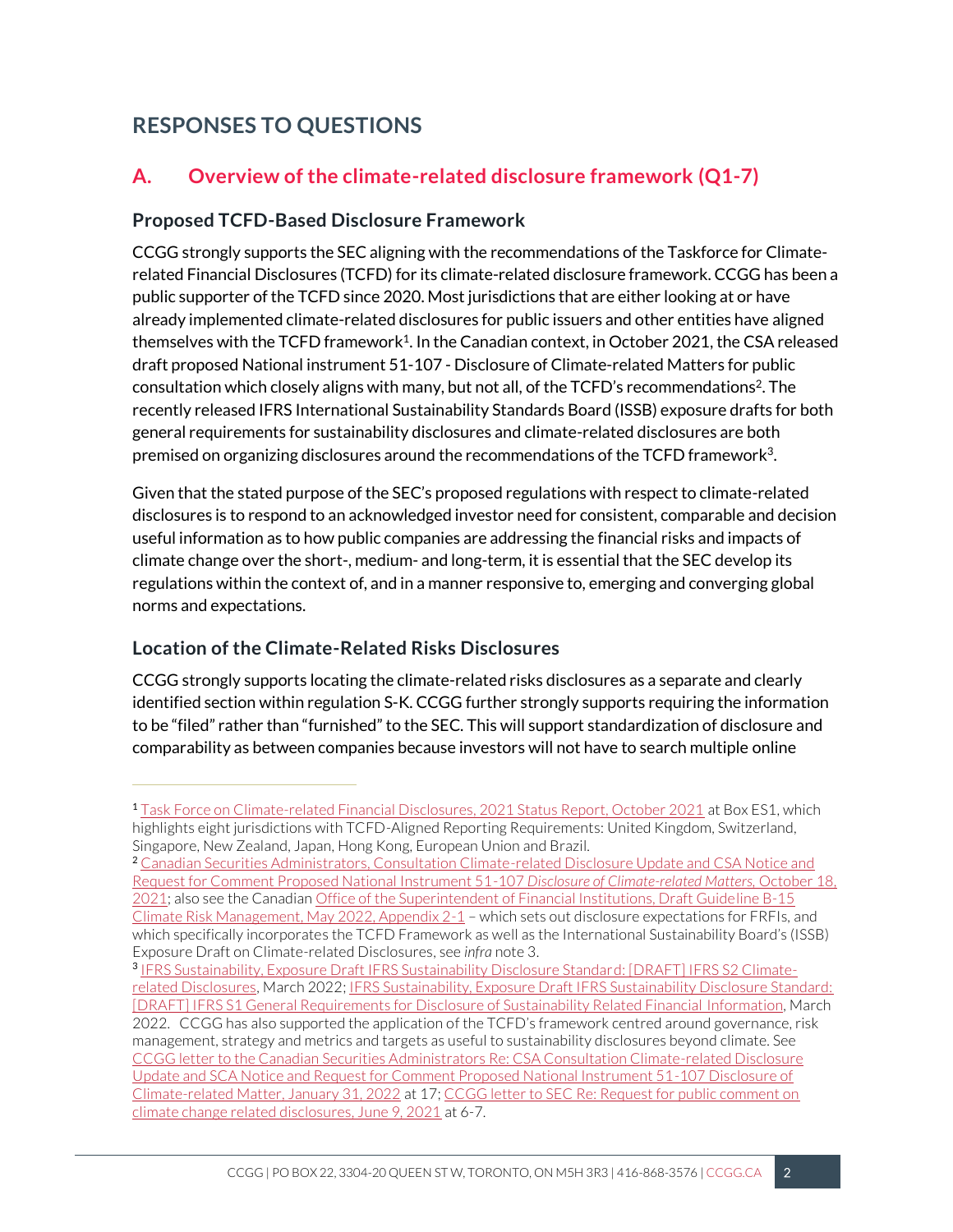locations and documents in order to find disclosures related to climate-related risks. In addition, all disclosures will be subject to the same level of oversight and scrutiny by the board and senior management, enhancing the attention paid by the company to its climate-related disclosures and supporting the reliability of what is disclosed.

#### **How investors use the disclosure**

From CCGG's perspective, governance focused disclosure related to how climate-related risks are overseen by the board and the board's capacity, competence, structures and practices related to governance of such risks is fundamental. If a company cannot articulate how material climaterelated risks are identified and clearly integrated into its governance philosophy and approach, this is a significant red flag for investors. The SEC's proposed approach to align climate-related disclosures with the TCFD framework is consistent with this goal because of the TCFD's focus on governance disclosures as a key pillar in the framework.

In addition, consistent and comparable disclosures that facilitate benchmarking, both against industry peers and sector decarbonization trajectories, are also important for investors' investment and voting decisions. Climate-related disclosures are material inputs into how investors assess and value companies in the marketplace. Investors need this information to make informed investment decisions.

## **B. Disclosure of climate-related risks (Q8-18)**

#### **Defining short-, medium- and long-term**

CCGG agrees with the SEC's proposal that companies should disclose material impacts of climaterelated risks over the short-, medium- and long-term. The SEC should not prescribe specific time periods with respect to what constitutes a particular company's short-, medium- or long-term trajectory as this will be industry and business specific. We agree with the proposed provision requiring a company to specify how it determines and defines short-, medium- and long-term.

### **Materiality**

In addition, we support the investor focused definition of materiality proposed by the SEC and the proposal to require a company to discuss its assessment of the materiality of climate-related risks<sup>4</sup>. Investors need to understand *how* a company is identifying, measuring and managing its material climate-related risks and opportunities in order to properly assess the company's value over the long-term. In other words, the process a company uses to determine what information is material enough to disclose is also a critical piece of information for investors. This materiality assessment and discussion of the methodology used to perform such an assessment should be a part of

<sup>4</sup> SEC draft regulation at 69: "As defined by the Commission and consistent with Supreme Court precedent, a matter is material if there is a substantial likelihood that a reasonable investor would consider it important when determining whether to buy or sell securities or how to vote… it is largely fact specific and one that requires both quantitative and qualitative considerations… The materiality determination with regard to potential future events requires an assessment of both the probability of the event occurring and its potential magnitude, or significance to the registrant".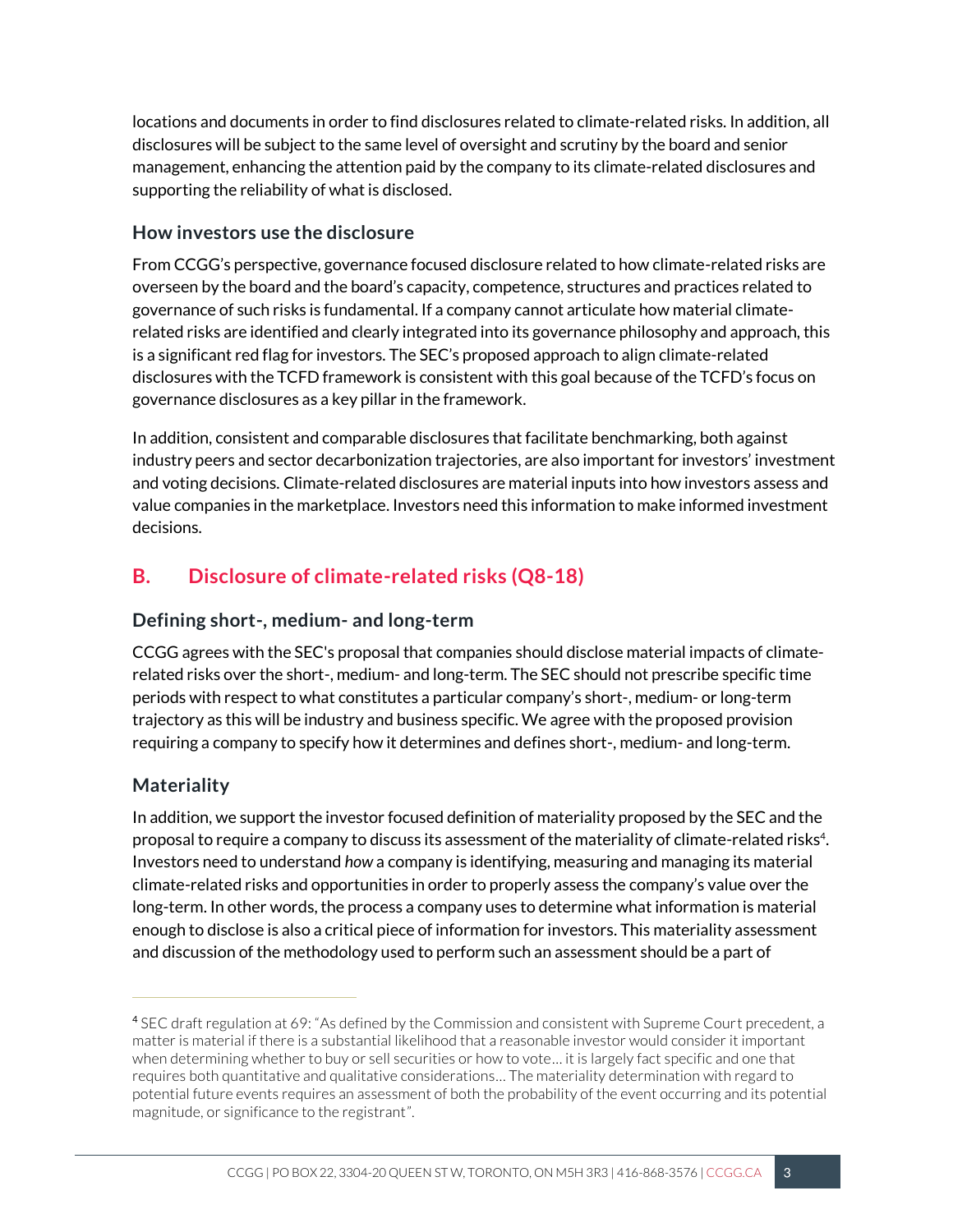disclosure requirements and we agree it should be mandated as part of any climate-related disclosures.

While we agree that each company's circumstances may differ, and the board of directors and management should be accountable for assessing the long-term impact of climate-related risks and opportunities on the company's operations, it may be beneficial for the SEC to provide some industry-based alignment or guidance around potentially material climate-related issues to support companies in the identification of relevant material issues and to begin to drive some consistency with respect to industry level materiality disclosures and related metrics. We note that the recently released ISSB exposure draft in respect of climate-related disclosures leverages industry specific, material climate-related disclosure requirements derived from the SASB standards (as they have now been integrated into the Value Reporting Foundation, which itself is in the process of integrating into the IFRS ISSB structure)<sup>5</sup> .

## **C. Disclosure regarding climate related impacts on strategy, business model and outlook (Q19-33)**

### **Concerns with the proposed "if/then" approach to disclosure**

With respect to the SEC's proposed approach to scenario analysis and transition plans, which would require companies to make disclosures *if* they have such analysis or plans, CCGG is supportive of requiring disclosure with respect to scenario analysis and transition plans on a non-mandatory basis.

CCGG does have some concerns, however, with the SEC's proposed approach in that it could create a disincentive for companies to implement scenario analysis or create such transition plans, as no disclosure is required in their absence. Under this approach, investors would have no information as to how companies are addressing strategic resilience and the challenges posed by the transition to a low carbon economy. This could ultimately be detrimental to companies as investors would endeavour to fill in the blanks themselves using third party or proprietary in-house resources or may simply draw an adverse inference with respect to the company's approach<sup>6</sup>.

To overcome this possible chilling effect among companies and potential related increases in cost of capital arising from an absence of information, CCGG, consistent with the position we took in our response to Canadian regulators, would encourage the SEC to consider requiring such disclosures on a 'comply or explain' basis. This is more useful to investors as it requires companies to provide some insight and context with respect to why it does or does not perform scenario analysis or have transition plans. This enables investors to engage with companies in a meaningful way that facilitates an understanding of the company's specific circumstances.

<sup>5</sup> [IFRS Sustainability, Exposure Draft IFRS Sustainability Disclosure Standard: \[DRAFT\] IFRS S2 Climate](https://www.ifrs.org/content/dam/ifrs/project/climate-related-disclosures/issb-exposure-draft-2022-2-climate-related-disclosures.pdf)[related Disclosures,](https://www.ifrs.org/content/dam/ifrs/project/climate-related-disclosures/issb-exposure-draft-2022-2-climate-related-disclosures.pdf) March 2022 at para 10: "in identifying the significant climate-related risks and opportunities described in paragraph 9(a), an entity shall refer to the disclosure topics defined in the industry disclosure requirements (Appendix B)". CCGG has always viewed the Sustainability Accounting Standards Board's (SASB's) 77 industry-specific standards as a good model.

<sup>6</sup> For example, Larry Fink's 2020 Letter to CEO's "[A Fundamental Reshaping of Finance](https://www.blackrock.com/corporate/investor-relations/2020-larry-fink-ceo-letter)".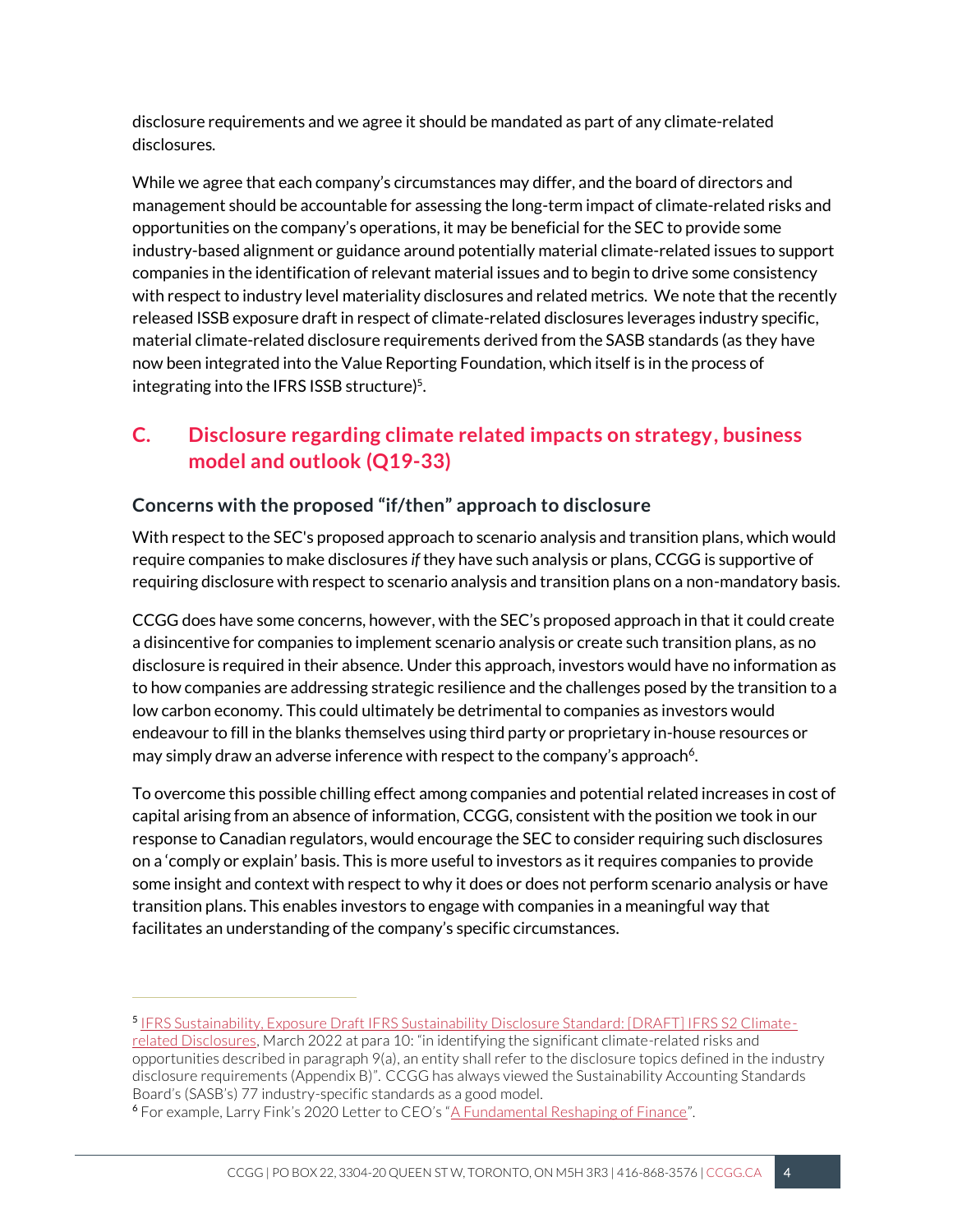#### **Disclosure of Scenario Analysis**

Scenario analysis disclosure should not be mandatory at this time, given the absence of standardized and comparable scenarios, methodologies and data, but as noted above, disclosure should be required on a 'comply or explain' basis. If a company makes such disclosure, it should include sufficient transparency for investors to understand the rigour behind the assumptions made, the scenarios used and the commitments being made.

There is value to investors in knowing whether or not a company has undertaken scenario analysis or stress testing. Where a company has undertaken such analysis, disclosure with respect to the scenarios used, parameters tested, methodology and key assumptions made is useful to institutional investors as it provides them with significant insight into the rigour with which climate-related risks and opportunities have been integrated into the company's oversight mechanisms, culture and operations. For example, the IFRS ISSB's Exposure Draft S2 Climate-related Disclosures includes a requirement for a reporting entity to use scenario analysis "unless it is unable to do so" in which case it must use an "alternate method or technique to assess its climate resilience"<sup>7</sup> . Where an alternative method is used, the exposure draft requires specific disclosure to be made including, among other items, with respect to methods and techniques used, assumptions made and their relevance, time horizons, analytical inputs and the reason a scenario analysis could not be used $^8$ . The ISSB exposure draft illustrates the need for structured, comparable disclosures to facilitate investor understanding with respect to how companies are addressing strategic resilience, but also recognizes that a degree of flexibility is required, similar to the 'comply or explain' approach currently deployed in other regulatory disclosures.

To be of more significant use for investors, companies should further disclose how their strategy might change to address potential risks and opportunities revealed by the scenario analyses or stress tests.

We further note that asset owners and managers are starting to conduct scenario analysis and stress testing in evaluations of their own portfolios and investment decisions. If a company does not

<sup>7</sup> [IFRS Sustainability, Exposure Draft IFRS Sustainability Disclosure Standard: \[DRAFT\] IFRS S2 Climate](https://www.ifrs.org/content/dam/ifrs/project/climate-related-disclosures/issb-exposure-draft-2022-2-climate-related-disclosures.pdf)[related Disclosures,](https://www.ifrs.org/content/dam/ifrs/project/climate-related-disclosures/issb-exposure-draft-2022-2-climate-related-disclosures.pdf) March 2022 at para 15; Also se[e the UK Department for Business, Energy & Industrial](file:///C:/Users/sarah/Autotask%20Workplace/Shared%20-%20Documents/Sarah/Submissions/CSA%20climate%20change%20disclosures/UK%20-%20Oct%202021%20tcfd-consultation-government-response.pdf)  [Strategy, Consultation response: Mandatory climate-related financial disclosures by publicly quoted](file:///C:/Users/sarah/Autotask%20Workplace/Shared%20-%20Documents/Sarah/Submissions/CSA%20climate%20change%20disclosures/UK%20-%20Oct%202021%20tcfd-consultation-government-response.pdf)  [companies, large private companies, and LLPs, October 2021,](file:///C:/Users/sarah/Autotask%20Workplace/Shared%20-%20Documents/Sarah/Submissions/CSA%20climate%20change%20disclosures/UK%20-%20Oct%202021%20tcfd-consultation-government-response.pdf) at page 14: in response to consultation feedback on proposed climate-related disclosure obligations, the UK government reconsidered its initial position excluding scenario analysis from the proposed climate-related disclosure regulations applicable broadly across the economy which includes public companies, LLPs and large private companies. In its response the UK government noted as follows: "Given the clear message from stakeholders on the importance of scenario analysis for the policy to meet our stated ambitions, and recurring theme of respondents proposing that qualitative scenario analysis would be an appropriate first step, our final regulations will include a requirement for in scope companies and LLPs to include an analysis of the resilience of the company's business model and strategy, taking into consideration different climate-related scenarios". The UK will also issue supplementary guidance confirming that qualitative assessments will be sufficient to meet the obligation. <sup>8</sup> [IFRS Sustainability, Exposure Draft IFRS Sustainability Disclosure Standard: \[DRAFT\] IFRS S2 Climate](https://www.ifrs.org/content/dam/ifrs/project/climate-related-disclosures/issb-exposure-draft-2022-2-climate-related-disclosures.pdf)[related Disclosures,](https://www.ifrs.org/content/dam/ifrs/project/climate-related-disclosures/issb-exposure-draft-2022-2-climate-related-disclosures.pdf) March 2022 at para 15(ii)(1)-(7).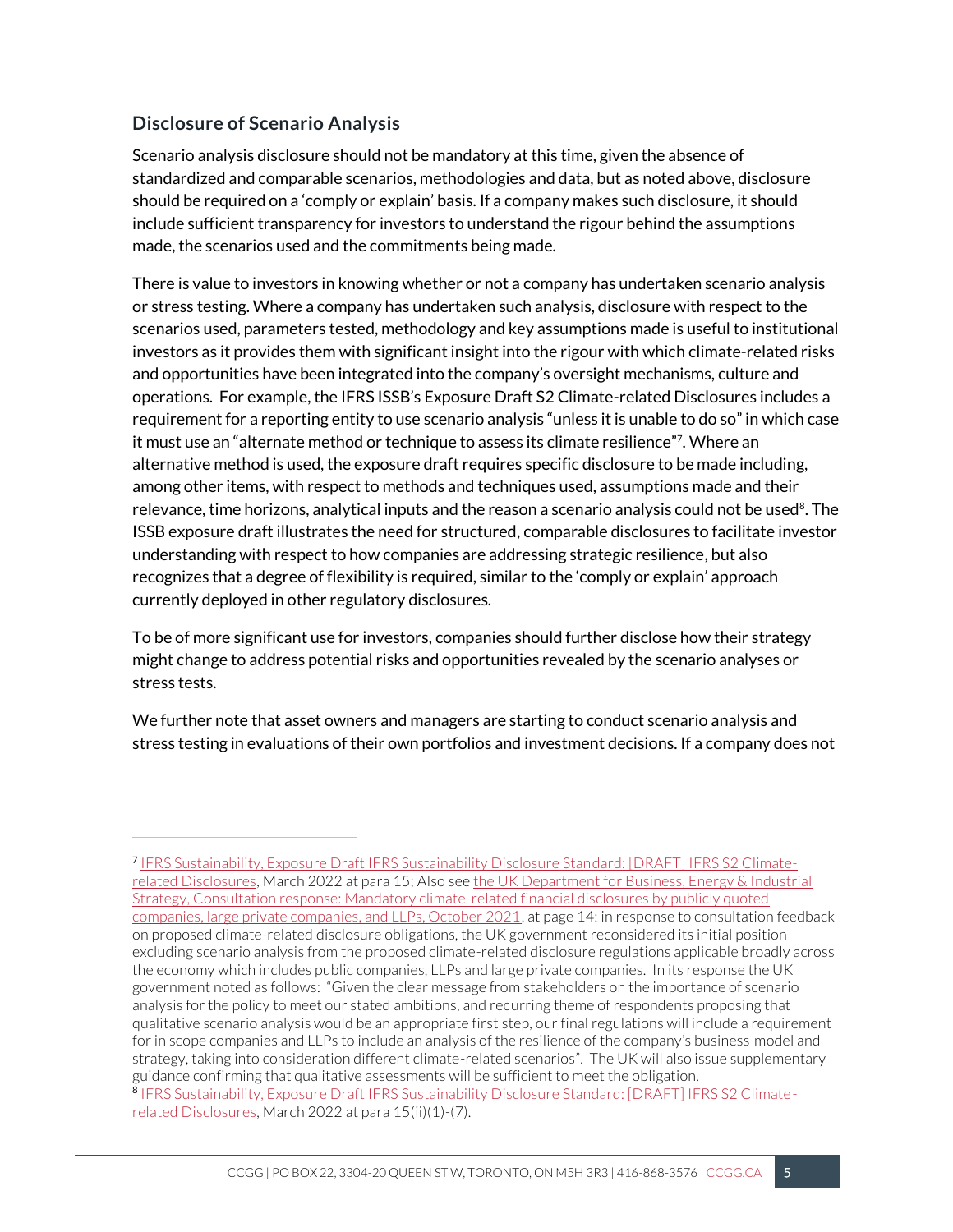disclose how it is approaching strategic resilience, then there is a real risk that investors will fill in the blanks through other sources.

The tools to conduct scenario analysis are evolving rapidly and we expect the data and methodologies to improve over time as convergence around a consistent set of standards with respect to how to use scenarios emerges. Accordingly, the disclosure requirements with respect to scenario analysis should be reassessed on an on-going basis, with a view to making such disclosures mandatory and consistent with evolving leading best practices.

## **D. Governance disclosure (Q34-41)**

**34. Should we require a registrant to describe, as applicable, the board's oversight of climate-related risks, as proposed? Should the required disclosure include whether any board member has expertise in climate-related risks and, if so, a description of the nature of the expertise, as proposed? Should we also require a registrant to identify the board members or board committee responsible for the oversight of climate-related risks, as proposed? Do our current rules, which require a registrant to provide the business experience of its board members, elicit adequate disclosure about a board member's or executive officer's expertise relevant to the oversight of climate-related risks?** 

As a non-diversifiable systemic risk, climate change is a risk that impacts all companies to some degree and as such it is important for boards to ensure that all material risks are identified and managed, and that there is ongoing organizational understanding and ownership of the business impacts of such risks<sup>9</sup>. Shareholders require transparency with respect to how a board is assessing and determining whether and which climate-related risks are material to it and what practices are in place to oversee risks that are identified.

CCGG does not believe that there is a prescriptive, one size fits all approach to the board oversight of climate-related risks and opportunities, and individual boards are best positioned to determine how oversight is exercised. As such, disclosure becomes an especially valuable tool for companies to inform shareholders as to how they are discharging this core obligation.

CCGG is therefore highly supportive of the SEC's proposed required governance disclosures and finds them to be consistent with CCGG's own recommendations regarding board oversight of material ESG matters (including those related to climate risks and opportunities) as set out in its E&S Directors Guidebook, as follows:

• **Board Composition:** CCGG agrees companies should disclose whether any board member has expertise in climate-related risks and a description of the nature of the expertise. We would

<sup>9</sup> CCGG's [The Directors E&S Guidebook,](https://ccgg.ca/wp-content/uploads/2019/01/The-Directors-ES-Guidebook-2018.pdf) May 2018 at 5. Although the guidance and recommendations in the E&S Directors Guidebook are drafted to apply generally to the governance of environmental and social issues, they are relevant and applicable to how directors can begin to approach and integrate into their governance practices the specific issues posed to their business by climate change impacts, risks and opportunities.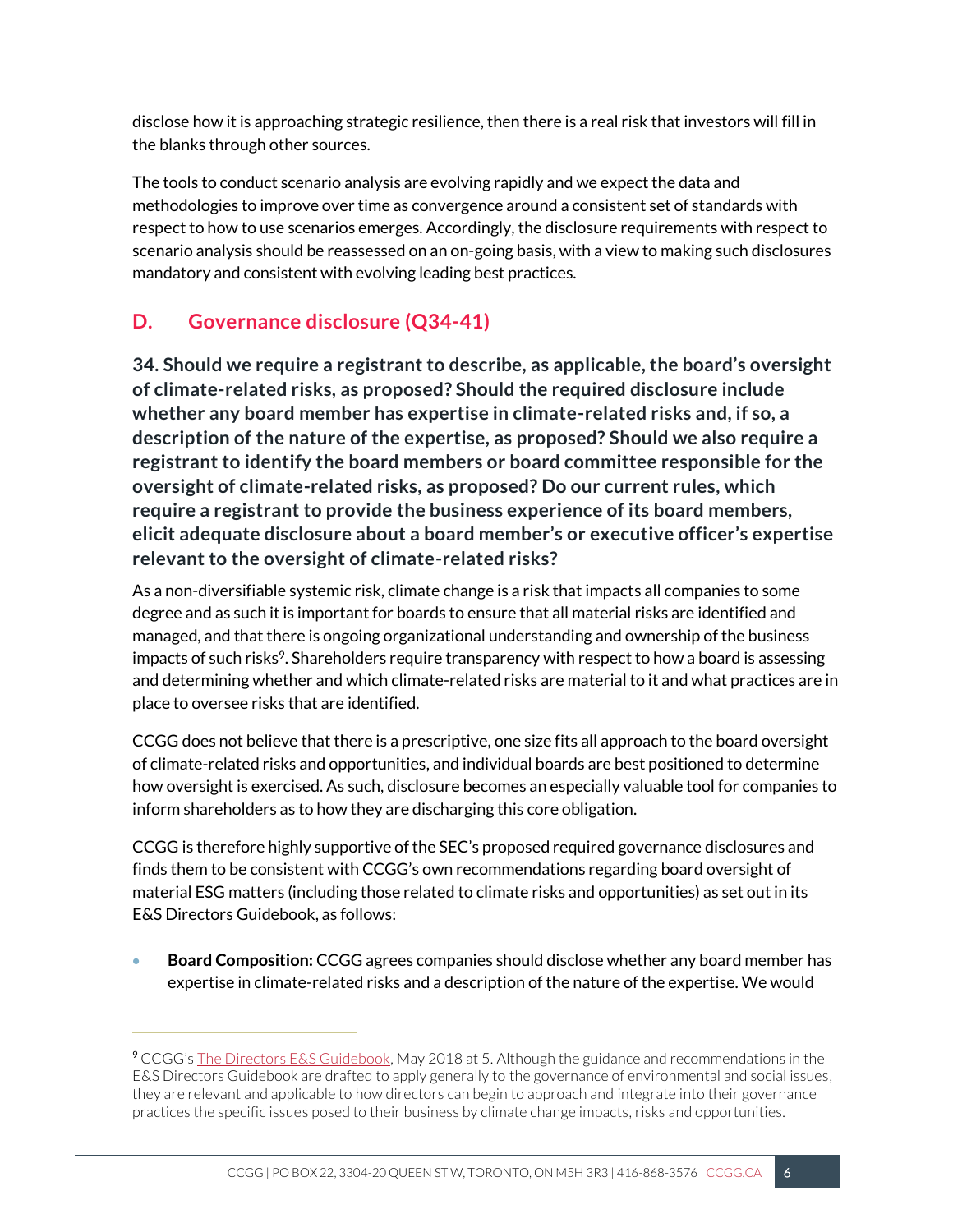further advocate for disclosure with respect to how the climate-related expertise is relevant to the company's business, industry, financial responsibilities and risk profile. A key tool for making this disclosure is for the board to maintain a skills and competency matrix which not only provides shareholders with insight as at how the board looks at its current composition but also reveals gaps and potential areas for enhancement<sup>10</sup>;

- **Board Structure:** CCGG agrees that a company should identify the board members or board committee responsible for the oversight of climate-related risks but the SEC should not be prescriptive as to how boards discharge this oversight obligation. Committee structures will be relevant to the company's business and reflect the company's risk profile and will vary based on the company's size, sophistication and industry. In some cases oversight of climate-risks and opportunities may be distributed across several committees or board members. Boards need to have the flexibility to organize and exercise their oversight responsibilities in the most appropriate manner for their company and industry, provided only that they are transparent with their investors as to how this has been done. CCGG views committee charters as an effective tool for setting out climate related accountabilities and risks; these should be regularly reviewed as risks evolve and be readily accessible to shareholders<sup>11</sup>;
- **Board Education:** CCGG is of the view that notwithstanding whether or not a board determines that specific climate or ESG expertise is a required skill set in an individual board member, board education with respect to business relevant climate and other complex ESG issues is important in order to build awareness and knowledge within the board as a whole. CCGG believes that the board should consider the use of independent advisors or external presentations to provide different perspectives and viewpoints. Companies should disclose what climate-related or ESG education has been received by the board and its committees in its annual disclosure<sup>12</sup>.

### **35. Should we require a registrant to disclose the processes and frequency by which the board or board committee discusses climate-related risks, as proposed?**

Yes. Oversight of material risk factors including those related to climate impacts is a core function of the board<sup>13</sup>. Investors expect environmental and social risks, including climate-related risks, to be fully integrated into a company's approach to identifying, assessing and managing risks, for example, through the use of an enterprise risk management (ERM) system or equivalent. CCGG recommends

<sup>10</sup> CCGG's [The Directors E&S Guidebook,](https://ccgg.ca/wp-content/uploads/2019/01/The-Directors-ES-Guidebook-2018.pdf) May 2018 at 18, see recommended practices 13-15 focused on Board Composition.

<sup>11</sup> CCGG's [The Directors E&S Guidebook,](https://ccgg.ca/wp-content/uploads/2019/01/The-Directors-ES-Guidebook-2018.pdf) May 2018 at 19-20, see recommended practices 16-18 focused on Board Structure.

<sup>12</sup> CCGG's [The Directors E&S Guidebook,](https://ccgg.ca/wp-content/uploads/2019/01/The-Directors-ES-Guidebook-2018.pdf) May 2018 at 20-21, see recommended practices 21 focused on Board Education.

<sup>13</sup> CCGG's [The Directors E&S Guidebook](https://ccgg.ca/wp-content/uploads/2019/01/The-Directors-ES-Guidebook-2018.pdf), May 2018 at 14; also see CCGG's [Building High Performance](https://ccgg.ca/policies/)  [Boards,](https://ccgg.ca/policies/) Guideline 11: "directors are responsible for risk oversight, including overseeing management's systems and processes for identifying, evaluating, prioritizing, mitigating, and monitoring risks. Directors are also responsible for approving the corporations risk parameters including risk tolerance and appetite. Such parameters are designed to prevent the destruction of asset and shareholder value and to reduce the likelihood of underperformance over the long term."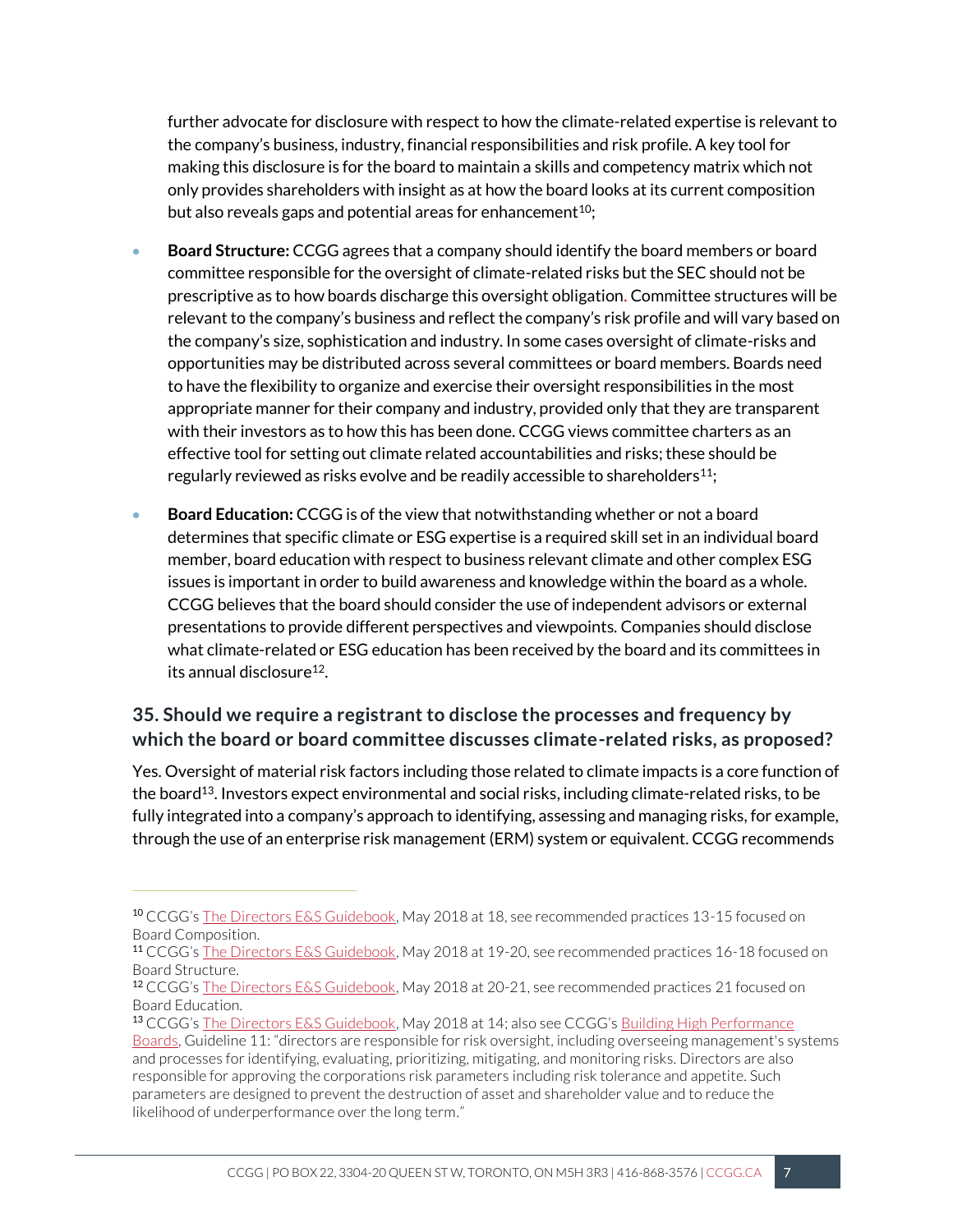that the board should disclose to investors its approach to climate-related risk oversight. This would include the process the board uses to review management's risk assumptions, materiality assessment and risk prioritization<sup>14</sup>. In our view, this disclosure should also extend to include the frequency by which the board or board committee discusses climate-related risks.

**36. Should we require a registrant to disclose whether and how the board or board committee considers climate-related risks as part of its business strategy, risk management, and financial oversight, as proposed? Would the proposed disclosure raise competitive harm concerns? If so, how could we address those concerns while requiring additional information for investors about how a registrant's board oversees climate-related risks?** 

Yes, see response to question 35. With respect to corporate strategy, material climate-related factors should be incorporated into the corporation's strategy and overseen by the board where they represent significant risk or value to the company (either immediately or over time). The board should disclose to investors how climate related considerations factor into the company's long-term vision and strategic objectives and should disclose the frequency with which the board reviews such considerations as part of its evolving strategic plan. For example, CCGG recommends management and board focus sessions be held annually (at a minimum) 15 .

We are not of the view that the proposed disclosure would raise competitive harm concerns and would encourage the SEC to consider requiring disclosure with respect to climate-related opportunities. We note that the disclosures outlined in the IFRS ISSB Exposure Draft Standard S2 - Climate-related Disclosures incorporates both risks and opportunities in its requirements including, but not limited to, disclosure of governance, climate-related risks, strategy and decision-making<sup>16</sup>. Similarly, disclosures required by the Canadian Securities Administrators under their proposed National Instrument 51-107 also propose new disclosures for governance processes in relation to material risks and opportunities<sup>17</sup>. Given this direction of travel, an absence of such disclosure in the context of how a business intends to address material climate-related risks and pursue opportunities to create value for shareholders is increasingly going to be considered a red flag by investors potentially leading to a competitive disadvantage in attracting investment.

<sup>14</sup> CCGG's [The Directors E&S Guidebook,](https://ccgg.ca/wp-content/uploads/2019/01/The-Directors-ES-Guidebook-2018.pdf) May 2018 at 14-16, see recommended practices 9 focused on Risk Management.

<sup>15</sup> CCGG's [The Directors E&S Guidebook,](https://ccgg.ca/wp-content/uploads/2019/01/The-Directors-ES-Guidebook-2018.pdf) May 2018 at 16-17, see recommended practices 10-12 focused on Risk Management.

<sup>16</sup> [IFRS Sustainability, Exposure Draft IFRS Sustainability Disclosure Standard: \[DRAFT\] IFRS S2 Climate](https://www.ifrs.org/content/dam/ifrs/project/climate-related-disclosures/issb-exposure-draft-2022-2-climate-related-disclosures.pdf)[related Disclosures,](https://www.ifrs.org/content/dam/ifrs/project/climate-related-disclosures/issb-exposure-draft-2022-2-climate-related-disclosures.pdf) March 2022 at paras 7-13. Also see FCLT Global, [Comment to the SEC: The Enhancement](https://www.fcltglobal.org/resource/sec-climate-disclosure/)  [and Standardization of Climate-Related Disclosures for Investors](https://www.fcltglobal.org/resource/sec-climate-disclosure/), May 23, 2022: "..information about how companies are approaching significant risks and opportunities to their business posed by climate change is material to long-term investment decision-making".

<sup>17</sup> *Supra,* note 2 at 4.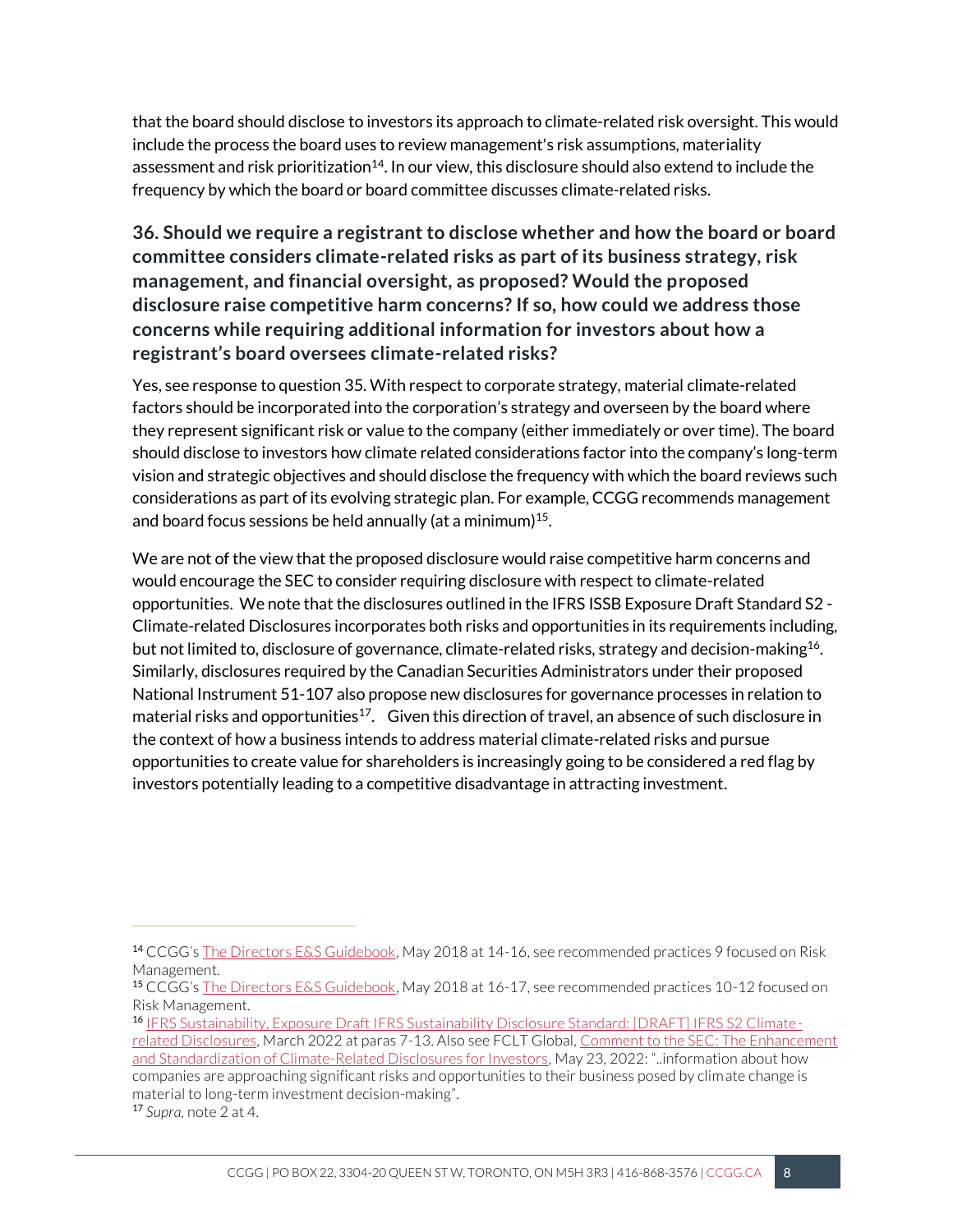**37. Should we require a registrant to disclose whether and how the board sets climate-related targets or goals, as proposed? Should the required disclosure include how the board oversees progress against those targets or goals, including whether it establishes any interim targets or goals, as proposed? Would the proposed disclosure raise competitive harm concerns? If so, how could we address those concerns while requiring additional information for investors about how a registrant's board oversees the setting of any climate-related targets or goals?** 

Yes. See answers to questions 35 and 36. Where a company has climate-related targets or goals, investors would expect disclosure as to how the board or a delegated committee exercises oversight with respect to how the targets/goals are set, and how progress against such goals is measured. CCGG views this as a component of the board's oversight of corporate strategy.

**38. Should we require a registrant to describe, as applicable, management's role in assessing and managing climate-related risks, as proposed? Should the required disclosure include whether certain management positions or committees are responsible for assessing and managing climate-related risks and, if so, the identity of such positions or committees, and the relevant expertise of the position holders or members in such detail as necessary to fully describe the nature of the expertise, as proposed? Should we require a registrant to identify the executive officer(s) occupying such position(s)? Or do our current rules, which require a registrant to provide the business experience of its executive officers, elicit adequate disclosure about management's expertise relevant to the oversight of climate-related risks?** 

Yes. See answer to question 35. As part of a robust risk management system there should be clear accountability as between the board, the CEO and senior officers with respect to the assignment and ownership of climate related risks within the company's management structure<sup>18</sup>. CCGG supports full disclosure with respect to how and to whom within the company's organization accountability for climate-related risks is assigned.

**39. Should we require a registrant to describe the processes by which the management positions or committees responsible for climate-related risks are informed about and monitor climate-related risks, as proposed? Should we also require a registrant to disclose whether and how frequently such positions or committees report to the board or a committee of the board on climate-related risks, as proposed?** 

Yes, see answers to questions 35 and 38.

<sup>18</sup> CCGG's [The Directors E&S Guidebook,](https://ccgg.ca/wp-content/uploads/2019/01/The-Directors-ES-Guidebook-2018.pdf) May 2018 at 14-16, see recommended practices 6-9.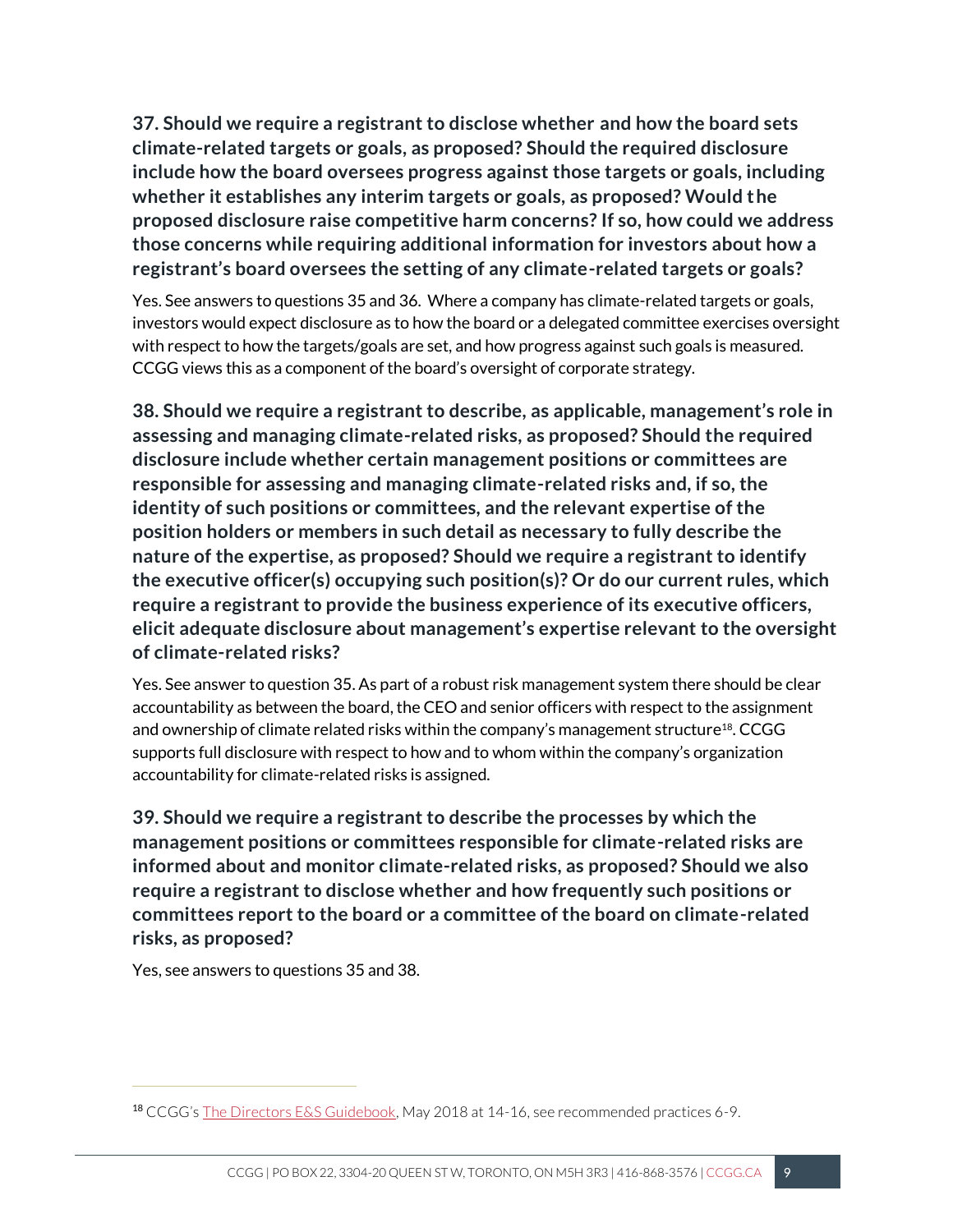## **40. Should we specifically require a registrant to disclose any connection between executive remuneration and the achievement of climate-related targets and goals? Is there a need for such a requirement in addition to the executive compensation disclosure required by 17 CFR 229.402(b)?**

Yes. Information about the integration of climate-related metrics into executive remuneration and board oversight of incentives would also be useful. Executive compensation is a key mechanism for incenting behaviors and performance to achieve the company's short-, medium- and long-term strategic priorities. The board has responsibility to monitor this performance and do so using appropriate metrics and milestones. To the extent that material climate-related priorities are incorporated into the strategic plan, relevant performance evaluation metrics should be included in the management compensation structure and integrated into executive compensation disclosure. Disclosure should provide sufficient information for investors to understand how:

- climate-related metrics and performance targets support shareholder value and long-term strategy;
- how the board evaluates performance and allocates compensation, particularly in situations where climate-related objectives form part of discretionary compensation awards or rely on qualitative measures as opposed to quantifiable metrics or milestones; and
- in circumstances where climate-related priorities are excluded from performance metrics, the board should explain why they are not captured $19$ .

Disclosure related to the link between executive management renumeration and climate-related performance considerations is also emerging as a key component of disclosure under both the TCFD's October 2021 Guidance on Metrics, Targets and Transition Plans and the IFRS ISSB Exposure Draft Standard S2- Climate-related Disclosures<sup>20</sup>. In both documents executive remuneration is identified as a cross industry, climate-related metric against which all organizations should disclose to drive comparability. This recognition underscores the importance to investors of clear disclosures with respect to how executive incentive structures and allocations of compensation are connected to stated climate-related strategic goals and priorities.

<sup>19</sup> CCGG's [The Directors E&S Guidebook,](https://ccgg.ca/wp-content/uploads/2019/01/The-Directors-ES-Guidebook-2018.pdf) May 2018 at 22-23, see recommended practices 25. <sup>20</sup> TCFD October 2021 Guidance, Taskforce on Climate-related Financial Disclosures Guidance on Metrics, [Targets, and Transition Plans, October 2021,](https://www.fsb-tcfd.org/publications/) at page 17; [IFRS Sustainability, Exposure Draft IFRS](https://www.ifrs.org/content/dam/ifrs/project/climate-related-disclosures/issb-exposure-draft-2022-2-climate-related-disclosures.pdf)  [Sustainability Disclosure Standard: \[DRAFT\] IFRS S2 Climate-related Disclosures,](https://www.ifrs.org/content/dam/ifrs/project/climate-related-disclosures/issb-exposure-draft-2022-2-climate-related-disclosures.pdf) March 2022, at para 21(g). While the TCFD includes examples of possible metrics it acknowledges that it is a framework and not a standard. The ISSB exposure draft would (if implemented) represent a standard and the exposure draft includes two specific remuneration metrics against which disclosure would be required by all reporting entities, these include: (i) the percentage of executive management remuneration recognized in the current period that is linked to climate-related considerations; and (ii) a description of how climate-related considerations are factored into executive remuneration.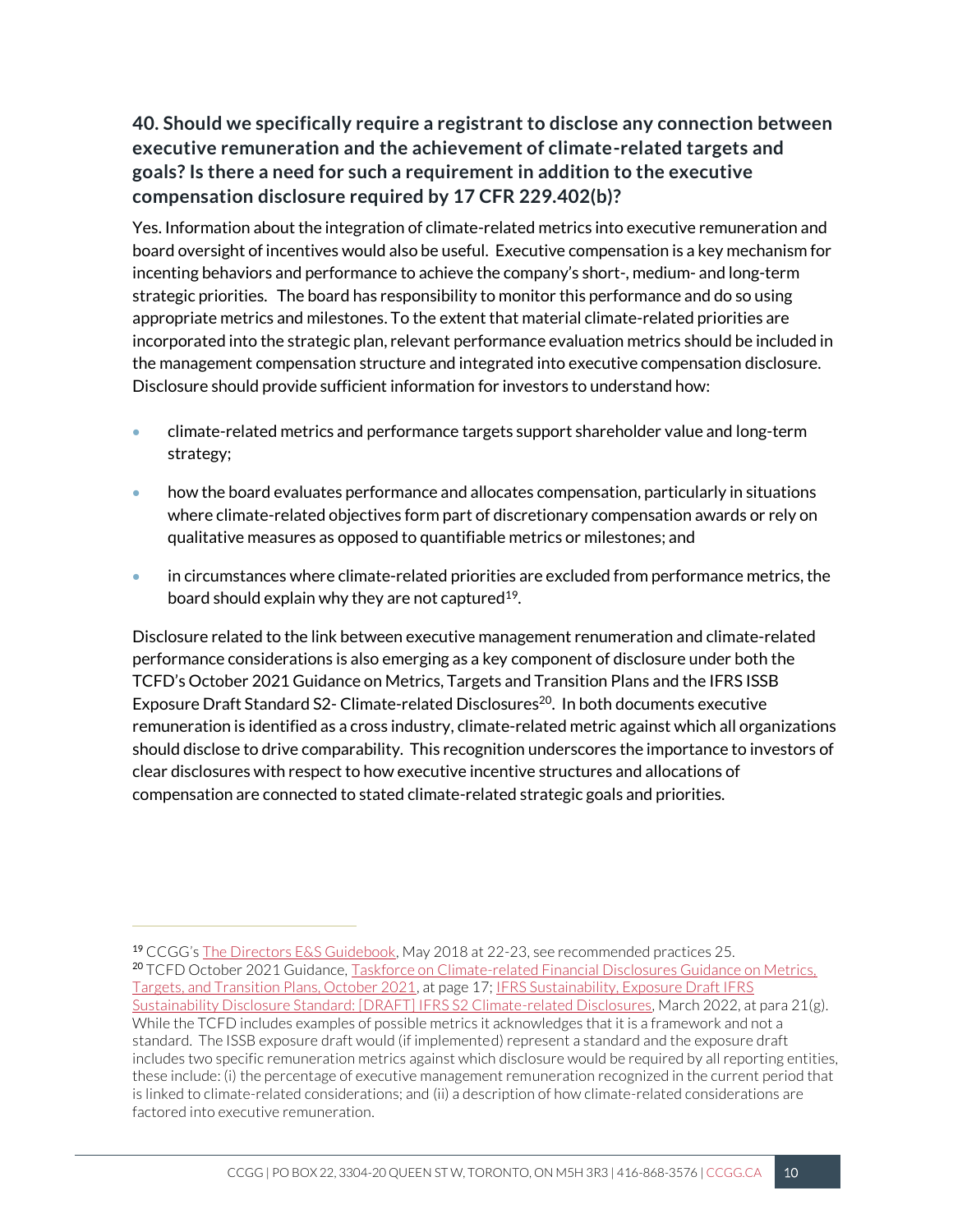**41. As proposed, a registrant may disclose the board's oversight of, and management's role in assessing and managing, climate-related opportunities. Should we require a registrant to disclose these items?**

Yes, see answer to question 36.

## **E. Risk management disclosure (Q42-51)**

#### **Risk management process**

As already noted above in our response to Section B-Climate Risk Disclosure, CCGG supports the SEC's proposed risk management disclosures. These include a company describing its processes for identifying, assessing, and managing climate-related risks, how it decides to mitigate, accept, or adapt to a particular risk, how it prioritizes climate-related risks and how it determines to mitigate a high priority risk. As also noted in our responses to Section D Governance, a company should disclose if and how risks are integrated into overall risk management systems such as an ERM, how the board or a committee of the board exercises oversight for assessing climate-related risks, and how the board or a committee of the board holds management accountable in respect of climaterelated risk management.

#### **Transition plans**

Similar to scenario analysis, CCGG is of the view that the *if/then* approach to transition plan disclosure proposed by the SEC may create a chilling effect by disincentivizing companies from developing such plans to avoid such disclosures. Instead, we recommend adopting a 'comply or explain' approach as these plans have become increasingly important to investors.

The accelerating shift toward aligning strategy with the transition to a low carbon economy and achieving net-zero emissions by 2050 is shaping the assumptions used in scenario analysis<sup>21</sup>. As an increasing number of nations, companies and investors adopt and execute on net-zero transition plans, the likelihood and impact of transition risk will grow<sup>22</sup>. This underlines the importance for

<sup>21</sup> E.g. Canada passed the *Canadian Net-Zero Emissions Accountability Act* on June 29, 2021 which codifies Canada's commitment to set national targets to reduce GHG emissions with the goal of attaining net-zero emissions by 2050 and to set targets in five year intervals with the first targets to be achieved in 2030: [Government of Canada, Environment and Climate Change Canada, New Release, Government of Canada](https://www.canada.ca/en/environment-climate-change/news/2021/06/government-of-canada-legislates-climate-accountability-with-first-net-zero-emissions-law.html)  [legislates climate accountability with first net-zero emissions law, June 30, 2021.](https://www.canada.ca/en/environment-climate-change/news/2021/06/government-of-canada-legislates-climate-accountability-with-first-net-zero-emissions-law.html) Also see in the UK context: [HM Treasury, Guidance Fact Sheet: Net Zero-aligned Financial Centre, November 2, 2021.](https://www.gov.uk/government/publications/fact-sheet-net-zero-aligned-financial-centre/fact-sheet-net-zero-aligned-financial-centre)

 $22$  E.g. for the financial sector, the TCFD recommendation on portfolio alignment has been updated to reference article two of the 2015 Paris Agreement, which commits parties to "holding the increase in the global average temperature to well below  $2^{0}C$  above pre-industrial levels and pursuing efforts to limit the temperature increase to 1.5<sup>0</sup>C above pre-industrial levels": [Taskforce on Climate-related Financial Disclosures](https://www.fsb-tcfd.org/publications/)  [Guidance on Metrics, Targets, and Transition Plans, October 2021,](https://www.fsb-tcfd.org/publications/) at footnote 15 [hereinafter TCFD October 2021 Guidance]. Also see, IPCC's [Summary for Policymakers of IPCC Special Report on Global Warming of](https://www.ipcc.ch/site/assets/uploads/sites/2/2019/05/SR15_SPM_version_report_LR.pdf)  [1.5](https://www.ipcc.ch/site/assets/uploads/sites/2/2019/05/SR15_SPM_version_report_LR.pdf)<sup>0</sup>C approved by governments on October 8, 2018 which states: "global net human-caused emissions of carbon dioxide (CO2) would need to fall by about 45 percent from 2010 levels by 2030, reaching 'net zero' around 2050", at C. 1.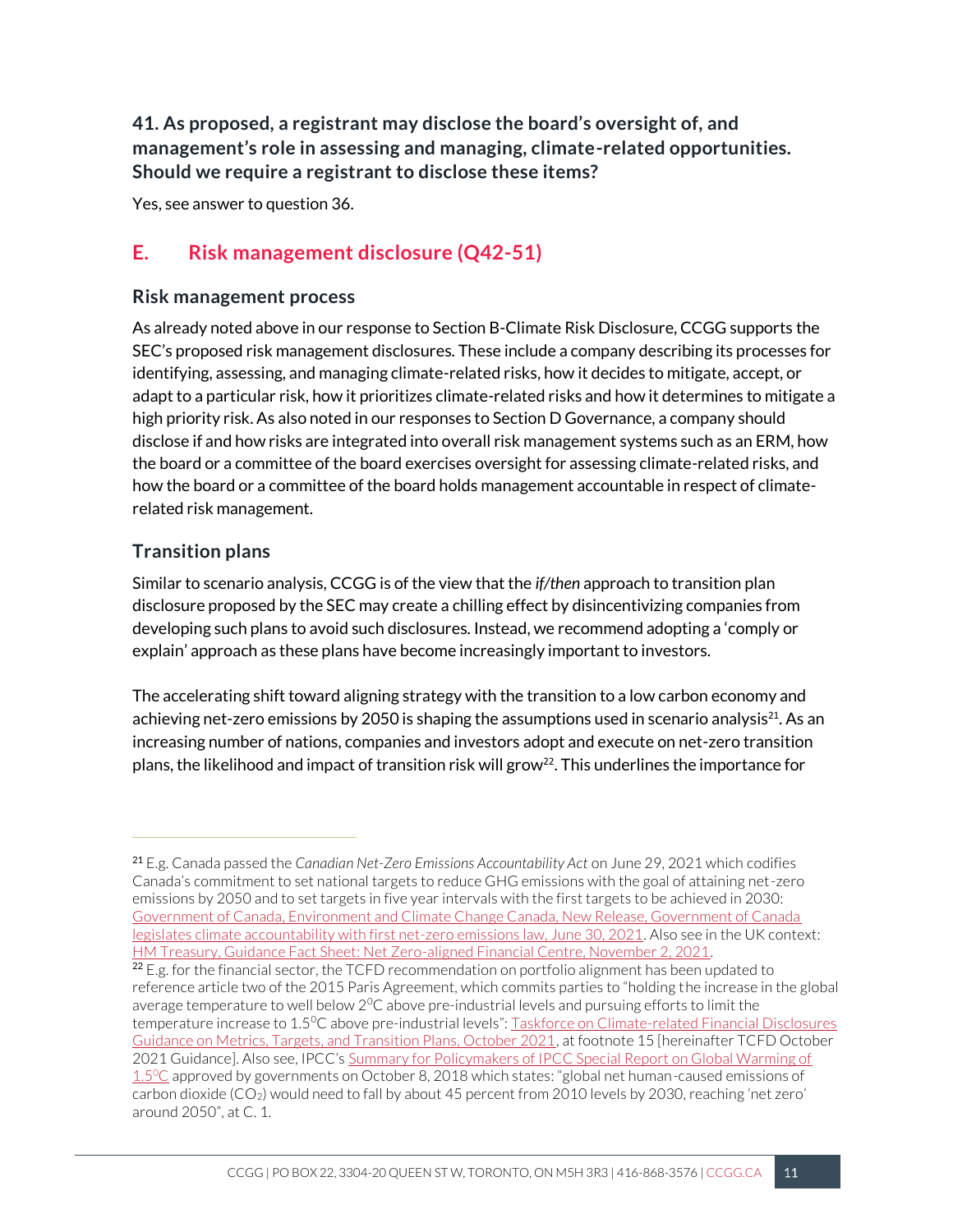companies of undertaking transition analysis, in particular analysis that includes accelerated timelines for transition.

It further reinforces the need for companies to develop net-zero transition plans. Disclosure of these transition plans, including how a company intends to deliver on its net-zero (by 2050) and interim (by 2030, 2035, etc.) commitments and targets therein is decision-useful to investors in evaluating the credibility of a company's plan and in measuring progress towards stated targets over time23. Notably, in the ISSB climate-related disclosure exposure draft, the disclosure of transition plans is included as a required disclosure aligned with the TCFD's recommendation to describe the impact of significant climate-related risks and opportunities on the organization's strategy and decision making<sup>24</sup> .

### **Forward looking information and "safe harbours"**

CCGG acknowledges that the SEC is not proposing to introduce any new liability protection measures for climate-related disclosures except for those related to Scope 3 emissions. We further recognize that climate science and climate-related accounting and disclosure systems are evolving in real-time. Matters that appear material now might later be determined not to be material, or conversely matters may turn out to be more material than originally disclosed. As such, we believe that liability protection (whether provided under existing legislation or through a new mechanism) should be available for all climate-related disclosures. The existence of a safe harbor encourages issuers to provide more detail on risks and opportunities and avoid reducing disclosures to "boilerplate" messages that are safer, legally, but provide little information to investors.

## **F. Financial statement metrics (Q52-92)**

CCGG will not be responding to these questions.

## **G. GHG emissions metrics disclosure (Q93 -134)**

### **Emissions Disclosures**

The SEC's proposed GHG emissions disclosures are generally consistent with the TCFD recommendations which require Scope 1 and 2 disclosure and Scope 3, where appropriate. TCFD recently updated its 2021 Annex to indicate that all organizations should disclose absolute Scope 1 and Scope 2 GHG emissions independent of a materiality assessment. The disclosure of Scope 3

<sup>&</sup>lt;sup>23</sup> In May 2021, the Canadian government established the Sustainable Finance Action Council to support the implementation of sustainable finance practices in Canada's financial sector and across the broader economy. Its goal is to "help accelerate movement of private capital in support of the Government of Canada's climate goals, in particular: to support the achievement of Canada's enhanced 2030 target; to transition to a net-zero emissions economy by 2050; and, to ensure climate resilience and adaptation throughout Canada". Its mandate includes making recommendations related to climate-related disclosures (aligned with the TCFD); improved access to data and analytics; and common standards for sustainable and low carbon investments[. Government](https://www.canada.ca/en/department-finance/programs/financial-sector-policy/sustainable-finance.html)  [of Canada, Department of Finance Canada, Sustainable Finance.](https://www.canada.ca/en/department-finance/programs/financial-sector-policy/sustainable-finance.html)

<sup>24</sup>IFRS ISSB S2 Climate-related Disclosure, *surpa*, note 3, at para 8(c) which incorporates by reference specific disclosures related to transition plans detailed at para 13.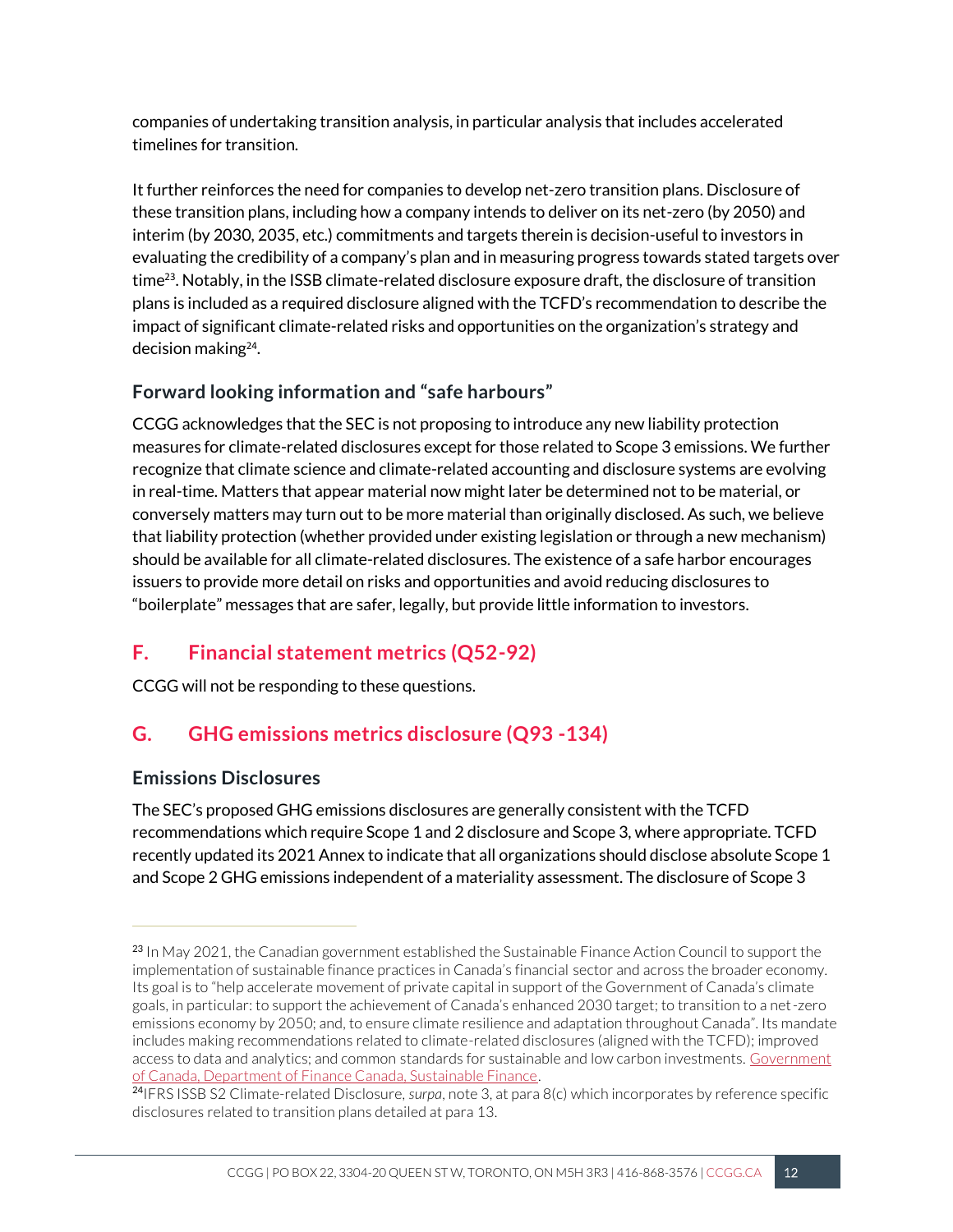GHG emissions is subject to materiality; however, the Task Force encourages all organizations to disclose such emissions<sup>25</sup>.

It is agreed that climate change is a systemic risk to economies and communities. For investors to make more informed investment and engagement decisions, all companies should be required to disclose both their Scope 1 and Scope 2 GHG emissions annually.

CCGG recognizes that Scope 3 emissions currently present more of a challenge because emissions disclosures are more complex and methodologies are not yet mature. A growing body of research shows that in certain sectors, Scope 3 GHG emissions can account for several times the impact of a company's Scope 1 and Scope 2 GHG emissions. Disclosure of Scope 3 GHG emissions can therefore be a critical aspect of understanding climate-related risks and opportunities as highlighted by the TCFD and ISSB. Issuers should be required to disclose Scope 3 GHG emissions if the issuer deems them to be material or if they have made Scope 3 emissions reduction commitments, or they should disclose the company's reasons for not disclosing this information<sup>26</sup>.

Further, the GHG Protocol Scope 3 Standard notes that "while a company has control over its direct emissions, it has influence over its indirect emissions". Following the adage "what gets measured gets managed", requiring material Scope 3 disclosures facilitates investor insight into the degree to which Scope 3 emissions are deemed to be material by an issuer, and how the issuer is factoring such emissions into its climate strategy and operational resilience. Companies should determine materiality for climate-related metrics consistent with how they determine the materiality of other information included in their financial filings and provide similar disclosure with respect to the materiality assessment process.

#### **Scope 3 Safe Harbour**

For the reasons set out above in response to Section E - Risk Management Disclosures, CCGG supports the SEC's proposal to implement a safe harbor provision for disclosure of Scope 3 emissions by or on behalf of an issuer provided such disclosures are made on a reasonable basis and are disclosed in good faith.

### **GHG Protocol**

A core objective of mandatory climate-related disclosure is to provide comparable data. As such, it is in the best interests of all actors to utilize a consistent, mandated standard. The GHG Protocol is the most widely used methodology and enjoys strong support across all stakeholders. Other methodologies such as the Partnership for Carbon Accounting Financials (PCAF) standard build on the GHG Protocol Scope 3 accounting rules in its methodology. PCAF applies to financial institutions reporting on financed emissions.

<sup>25</sup> TCFD October 2021 Guidance, *supraI,* note 20, at page 15.

<sup>&</sup>lt;sup>26</sup> Science Based Targets, **SBTi Criteria and Recommendations TWG-INF-002, V. 5.0 October 2021 which** recommends that if a company's relevant scope 3 emissions are 40% or more of total Scope 1, 2 and 3 emissions, a Scope 3 target is required, at C4.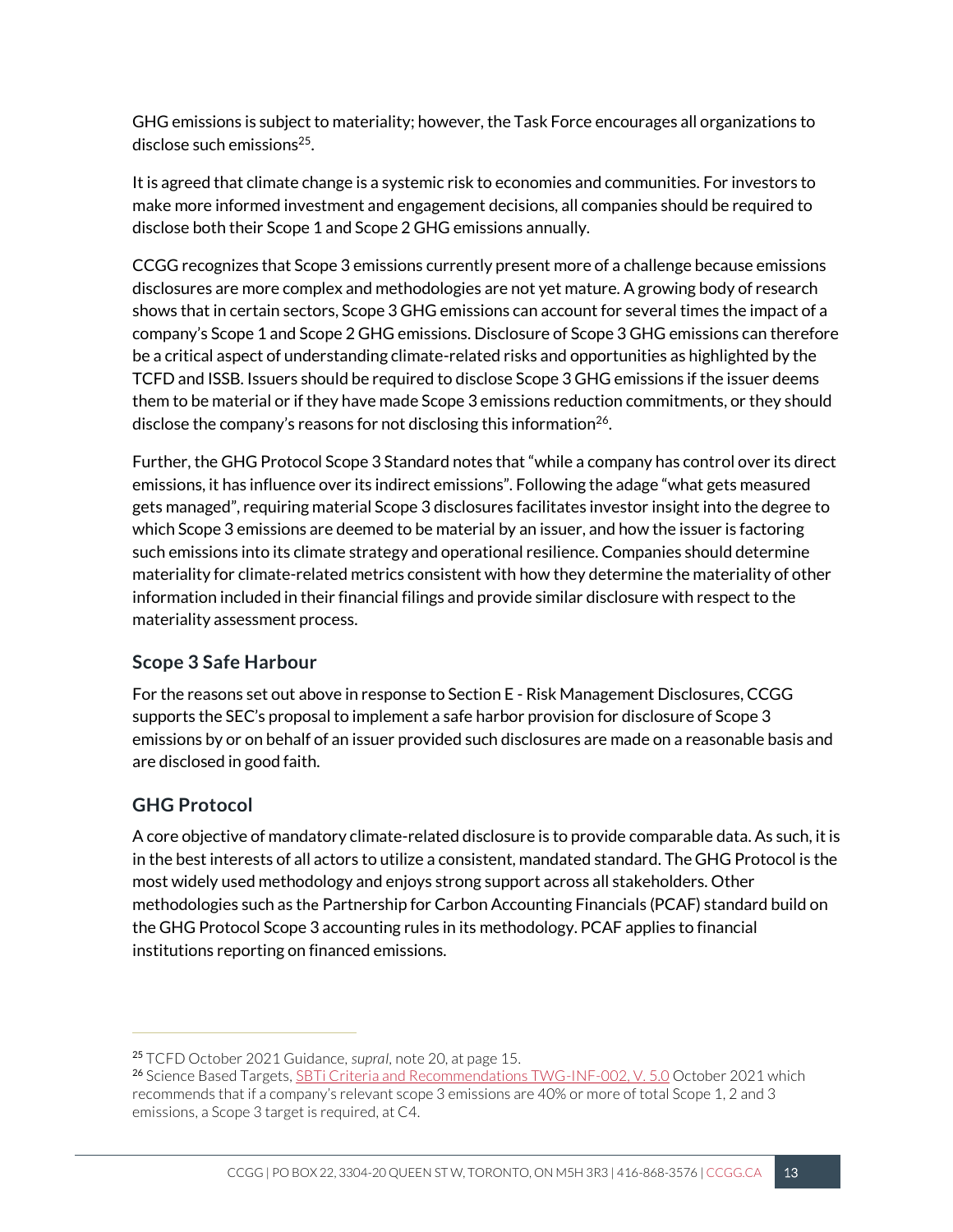The SEC's proposed disclosures would permit issuers to disclose in accordance with the GHG Protocol but would not require it. In our view, issuers should not be permitted to employ other alternative reporting standards as this would undermine the objective of having consistent and comparable data. If the SEC pursues its proposed approach not to require a specific methodology, we agree that a company should disclose the methodology, significant inputs and significant assumptions used to calculate GHG metrics.

## **H. Attestation of scope one and scope two emissions disclosure (Q135- 167)**

Yes. CCGG supports the SEC's proposal that there should be assurance on GHG Scope 1 and Scope 2 emissions reporting. Independent assurance on the accuracy, completeness and consistency of GHG emissions data would be beneficial to both internal decision-making and for investors and other external stakeholders<sup>27</sup>. The staged approach proposed by the SEC, moving from compliance to limited assurance to reasonable assurance over a three-year period with a longer lead time for accelerated filers, is reasonable.

## **I. Targets and goals disclosure (Q168-174)**

See responses with respect to Transition Plans under Section E – Risk Management Disclosure.

## **J. Registrant's subject to the climate related disclosure rules and affected forms (Q175-189)**

CCGG strongly supports the formation of the ISSB and the trend toward global standardization as our Members invest internationally and, to the extent disclosure globally can coalesce around a common, standardized set of baseline disclosures,this facilitates comparability, and supports analysis with respect to the globally systemic climate implications and carbon risk faced by their portfolios, which is all decision-useful. We acknowledge that the SEC is actively engaged in these global developments and there is strong, albeit not complete, alignment between the SEC's proposal and the direction of travel indicated in the IFRS ISSB Exposure Draft [S2] Climate-related Disclosures.

Given this, we would encourage the SEC to permit foreign filers to disclose against the ISSB standard once finalized with a view to closing gaps over the longer term, noting that the ISSB draft standard itself is currently under public consultation, so the gaps will not be apparent immediately.

Similarly, the SEC is proposing not to amend Form 40-F with respect to the continuous disclosure obligations of Canadian issuers under the Multijurisdictional Disclosure System (MJDS), which would enable MJDS eligible Canadian companies to rely on any Canadian disclosures regime with respect to climate-related issues. We note that, as with the ISSB Exposure Draft S2 Climate-related Disclosures, the Canadian Securities Administrators are actively consulting on proposed climate-

<sup>&</sup>lt;sup>27</sup> The SEC may wish to satisfy itself that there will be sufficient capacity within the audit/assurance community to satisfy additional requirements as they are phased in.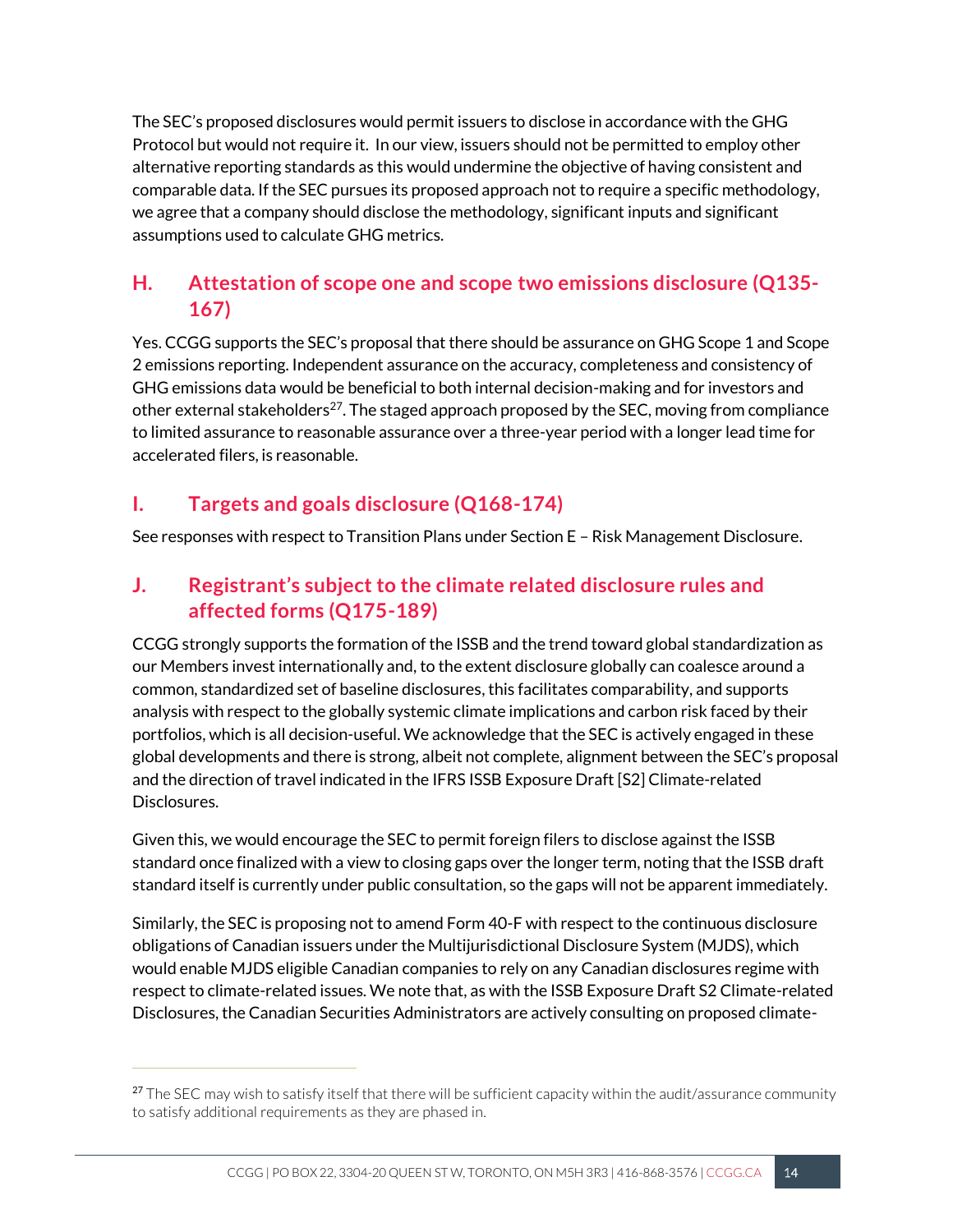related disclosures through proposed National-Instrument 51-107. In our view, the SEC's approach is appropriate provided that the CSA implements a disclosure regime substantively aligned with the TCFD (as currently proposed).

The CSA's proposed disclosures, however, are not as robust as those proposed by the TCFD or the SEC. Depending on how all the respective simultaneous and on-going consultations land as between the CSA, the ISSB and the SEC, the SEC may consider requiring MJDS eligible Canadian companies to provide additional disclosures aligned with SEC requirements, where there are substantive gaps. For example, the CSA proposal as currently proposed does not require GHG Scope 1, 2 or 3 emissions disclosure requirements except on a comply or explain basis and excludes scenario analysis and transition plans. As with the ISSB draft standard, however, the material gaps may not be immediately apparent such that this issue should likely be revisited once consultations are complete and final requirements are known.

## **K. Structured data requirement (Q190-193)**

CCGG supports the requirement for companies to tag the climate-related disclosure in a structured, machine-readable data language using Inline XBRL.

### **L. Treatment for purposes of Securities Act and Exchange Act (Q194- 196)**

CCGG agrees with the SEC's proposal that the climate-related disclosures should be 'filed' and not 'furnished.' Please see response to Section A-Overview of the Climate-related Disclosure Framework under the heading "Location of the Climate-Related Risks Disclosures."

## **M. Compliance date (Q194-201)**

We agree, in principle, with a phased-in transition of the disclosures based on the size/sophistication of the company and the nature and complexity of the disclosure.

We agree with the proposal that Large Accelerated Filers should be required to achieve implementation of all disclosure except for Scope 3 emissions metrics within one year of the effective date, and Scope 3 and associated intensity metric disclosure within two years.

With respect to the implementation timeframes for Accelerated and Non-Accelerated Filers, and for Smaller Reporting Companies, the proposed approach of allowing two- and three-year periods before any disclosures are required creates too long of a gap where no information from these groups is mandated to be made available to investors. We would recommend that governance and risk management disclosures should be required from all registrants within one year of the effective date with the effect that all registrants would be disclosing under these categories at the same time (E.g. if effective date is December 31, 2022, and reporting period is 2023, governance and risk management disclosures would be required in 2024).

Governance and risk management disclosures are foundational to pivoting the board and management toward integrating climate-related risks and opportunities into a company's oversight, strategy and business planning. They are also not contingent on materiality analysis. Other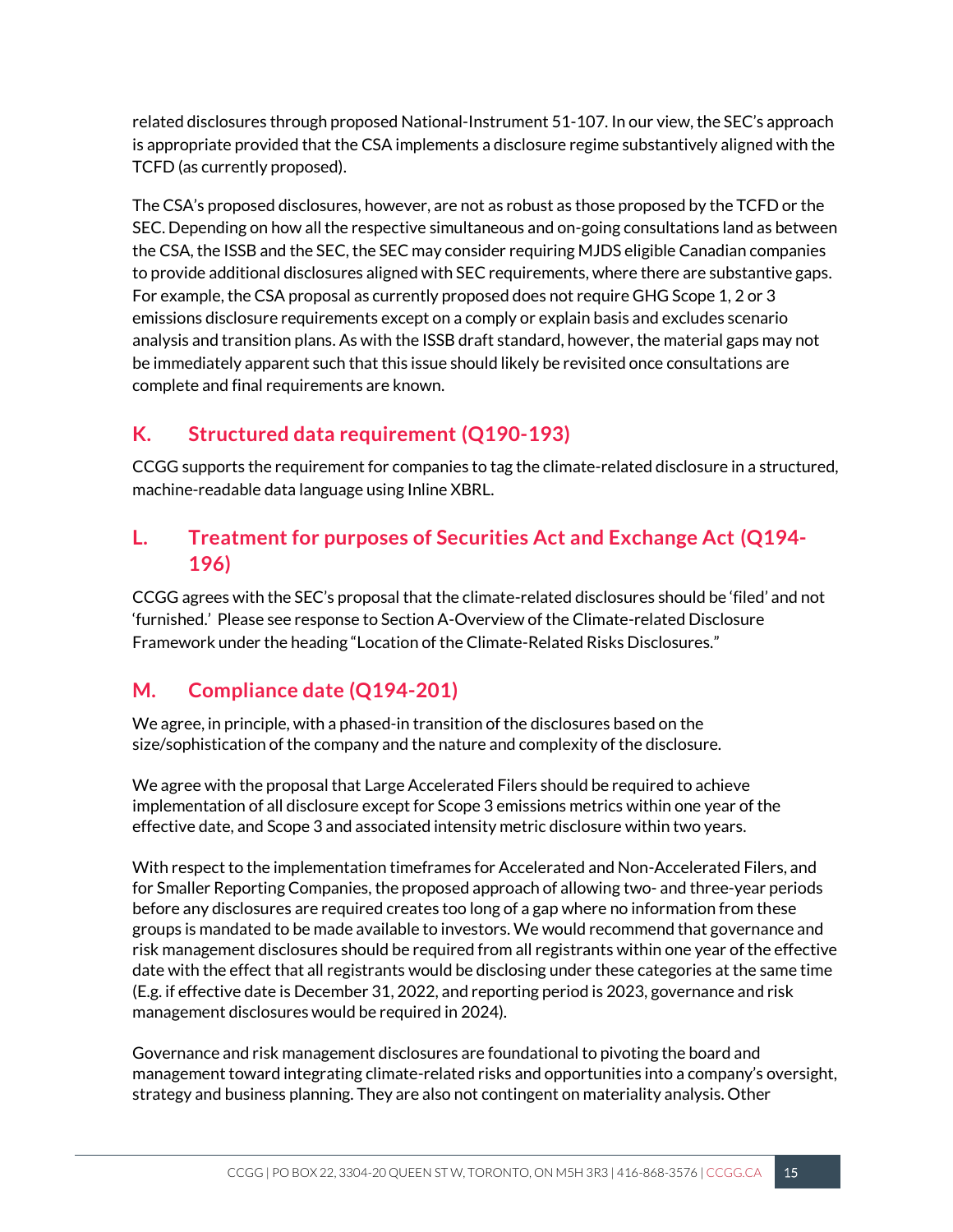disclosures may be gradually phased in for different categories of registrant over different numbers of years, depending on their filer classification and their level of maturity.

TCFD first published its recommendations in 2017. The SEC indicated in the spring of 2021 that it intended to move forward with climate-related disclosures and held a preliminary consultation in the spring of that year that asked questions related to alignment with external frameworks $^{28}$ . There has been growing momentum for a significant period of time that climate-related disclosures would be forthcoming and that disclosures would likely draw heavily on the TCFD framework.

Larger, more sophisticated Canadian public companies are already making climate-related disclosures, including with respect to greenhouse gas emissions<sup>29</sup>.

We recognize that smaller public companies with less resources may require additional time to fully adopt the proposed climate-related disclosure regime. The SEC proposal, however, does not encourage such companies to implement the disclosure requirements in an incremental and iterative manner wherein they can build on work year over year. Therefore, we do not agree with the SEC's proposed approach with respect to Accelerated Filers, Non-Accelerated Filers and the Smaller Reporting Companies.

We would encourage the SEC to adopt a graduated and phased in approach for all climate-related disclosures, starting with requirements to disclose around governance and risk management on the basis that these are not subject to materiality assessments, with compliance for more complex disclosures such as those to do with strategy and metrics and targets to be phased in over time for all but the Large Accelerated Filers (for whom the SEC's proposed implementation timeframe would continue to apply with disclosures first made in 2024 based on a 2023 reporting period and a 2022 effective date). This is a more granular application of what has already been proposed by the SEC with respect to providing an extra year for the Large Accelerated Filers, and Accelerated Filer and Non-Accelerated Filer categories to comply with the GHG emissions Scope 3 disclosures.

We are of the view that the approach recommended by the SEC will be resource intensive for smaller and less sophisticated categories of registrants because it is not a phased-in implementation, rather it is a delayed reporting requirement that creates the expectation that companies will have complete reporting after two or three years. This has the potential to create a heavily resource intensive "compliance crunch" in subsequent years as opposed to a smooth ramp up that would allow a more efficient allocation of time and resources as expertise within the company grows. This was the intended process for TCFD and why it is colloquially described as a "journey."

Additionally, from a resource perspective, our recommendation to require the governance and risk management aligned disclosure sooner should not be onerous, as we are asking about how they govern and manage climate change. This may not necessarily mean dedicated resources, especially if the issuer is small and less complex.

<sup>&</sup>lt;sup>28</sup> Acting Chair Allison Herren Lee, Statement: Public Input Welcomed on Climate Change Disclosures, March [15, 2021, US Securities and Exchange Commission.](https://www.sec.gov/news/public-statement/lee-climate-change-disclosures)

<sup>29</sup> S. Cleary & A. Hakes, Assessing Current Canadian Corporate Performance on GHG Emissions, Disclosures [and Target Setting, April 2022, Smith School of Business: Queens University.](https://smith.queensu.ca/centres/isf/pdfs/ISF-TSXEmittersReport.pdf)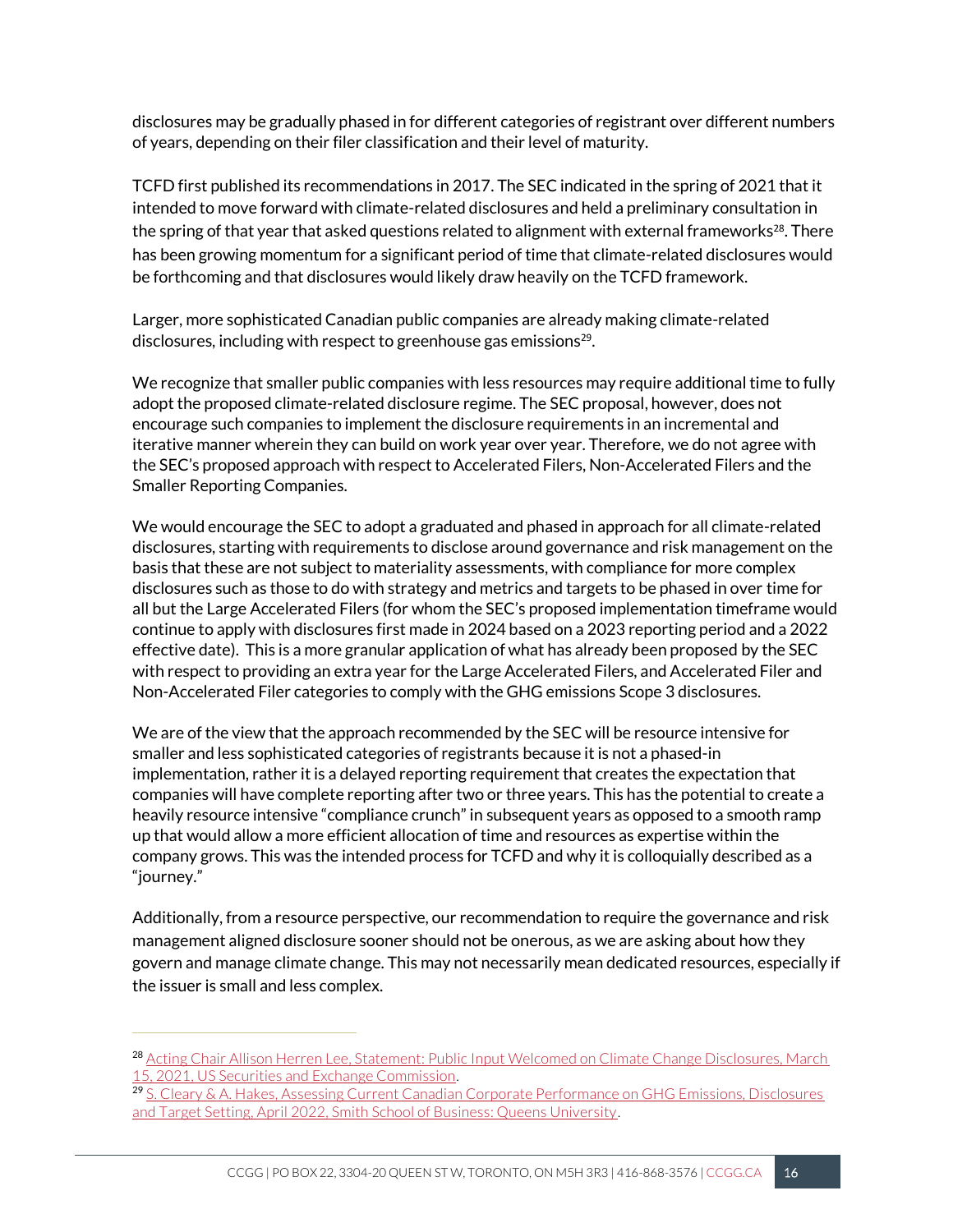# **CONCLUSION**

We thank you again for the opportunity to provide you with our comments. If you have any questions regarding the above, please feel free to contact our Executive Director, Catherine McCall, a[t cmccall@ccgg.ca](mailto:cmccall@ccgg.ca) or our Director of Policy Development, Sarah Neville a[t sneville@ccgg.ca.](mailto:sneville@ccgg.ca)

Yours truly,

*Bruce Cooper*

Bruce Cooper Chair, Canadian Coalition for Good Governance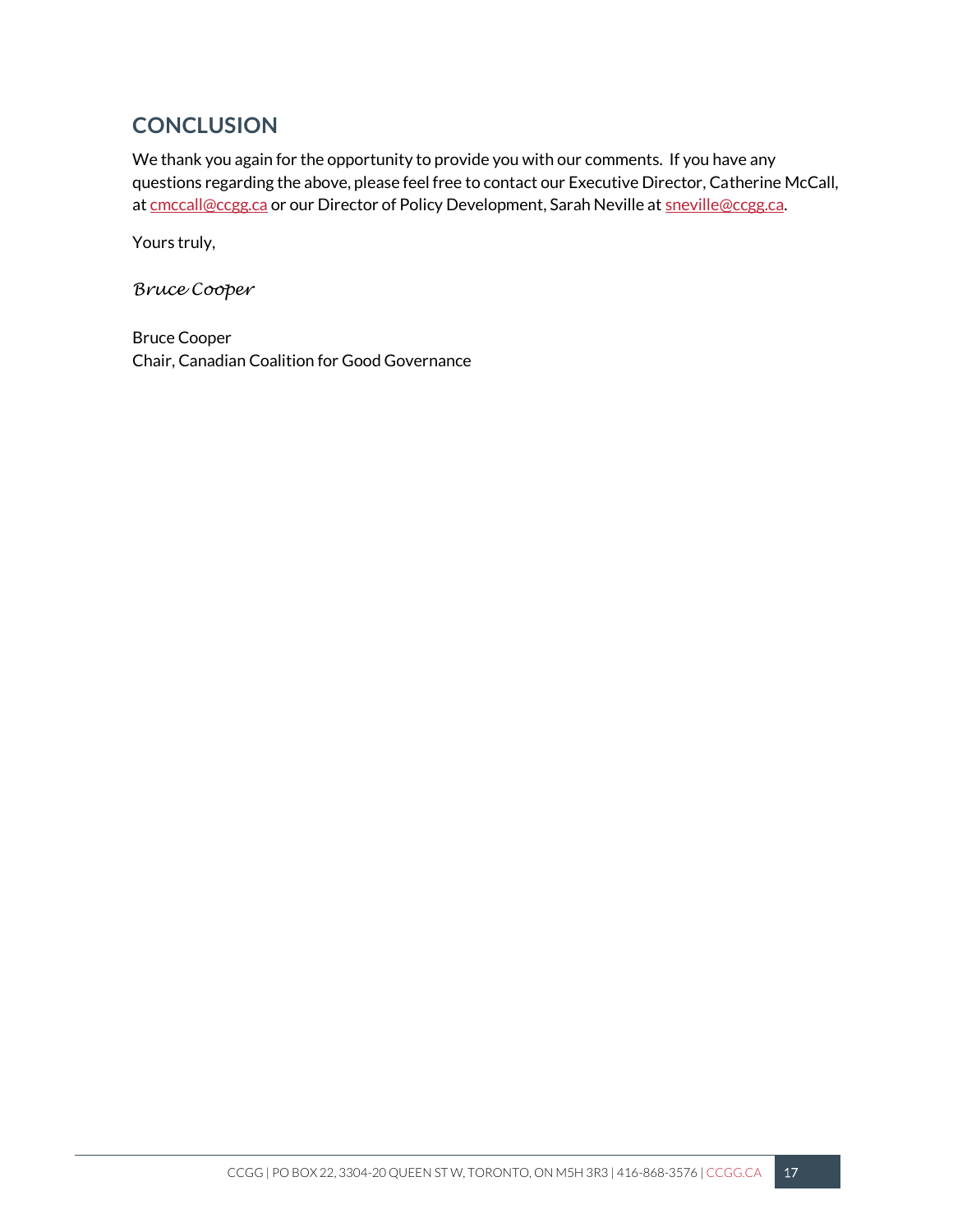# **CCGG MEMBERS 2022**

- Alberta Investment Management Corporation (AIMCo)
- Alberta Teachers' Retirement Fund (ATRF)
- Archdiocese of Toronto
- BlackRock Asset Management Canada Limited
- BMO Global Asset Management Inc.
- Burgundy Asset Management Ltd.
- Caisse de dépot et placement du Québec
- Canada Pension Plan Investment Board (CPPIB)
- Canada Post Corporation Registered Pension Plan
- Capital Group Canada
- CIBC Asset Management Inc.
- Colleges of Applied Arts and Technology Pension Plan (CAAT)
- Connor, Clark & Lunn Investment Management Ltd.
- Desjardins Global Asset Management
- Fiera Capital Corporation
- Forthlane Partners Inc.
- Fondation Lucie et André Chagnon
- Franklin Templeton Investments Corp.
- Galibier Capital Management Ltd.
- Healthcare of Ontario Pension Plan (HOOPP)
- Hillsdale Investment Management Inc.
- IGM Financial Inc.
- Investment Management Corporation of Ontario (IMCO)
- Industrial Alliance Investment Management Inc.
- Jarislowsky Fraser Limited
- Leith Wheeler Investment Counsel Ltd.
- Letko, Brousseau & Associates Inc.
- Lincluden Investment Management Limited
- Manulife Investment Management Limited
- NAV Canada Pension Plan
- Northwest & Ethical Investments L.P. (NEI Investments)
- Ontario Municipal Employee Retirement System (OMERS)
- Ontario Teachers' Pension Plan (OTPP)
- OP Trust
- PCJ Investment Counsel Ltd.
- Pension Plan of the United Church of Canada Pension Fund
- Public Sector Pension Investment Board (PSP Investments)
- QV Investors Inc.
- RBC Global Asset Management Inc.
- Régimes de retraite de la Société de transport de Montréal (STM)
- RPIA
- Scotia Global Asset Management
- Sionna Investment Managers Inc.
- SLC Management Canada
- State Street Global Advisors, Ltd. (SSgA)
- Summerhill Capital Management
- Teachers' Pension Plan Corporation of Newfoundland and Labrador
- TD Asset Management
- Teachers' Retirement Allowances Fund
- UBC Investment Management Trust Inc.
- University Pension Plan Ontario (UPP)
- University of Toronto Asset Management Corporation (UTAM)
- Vestcor Inc.
- York University Pension Fund